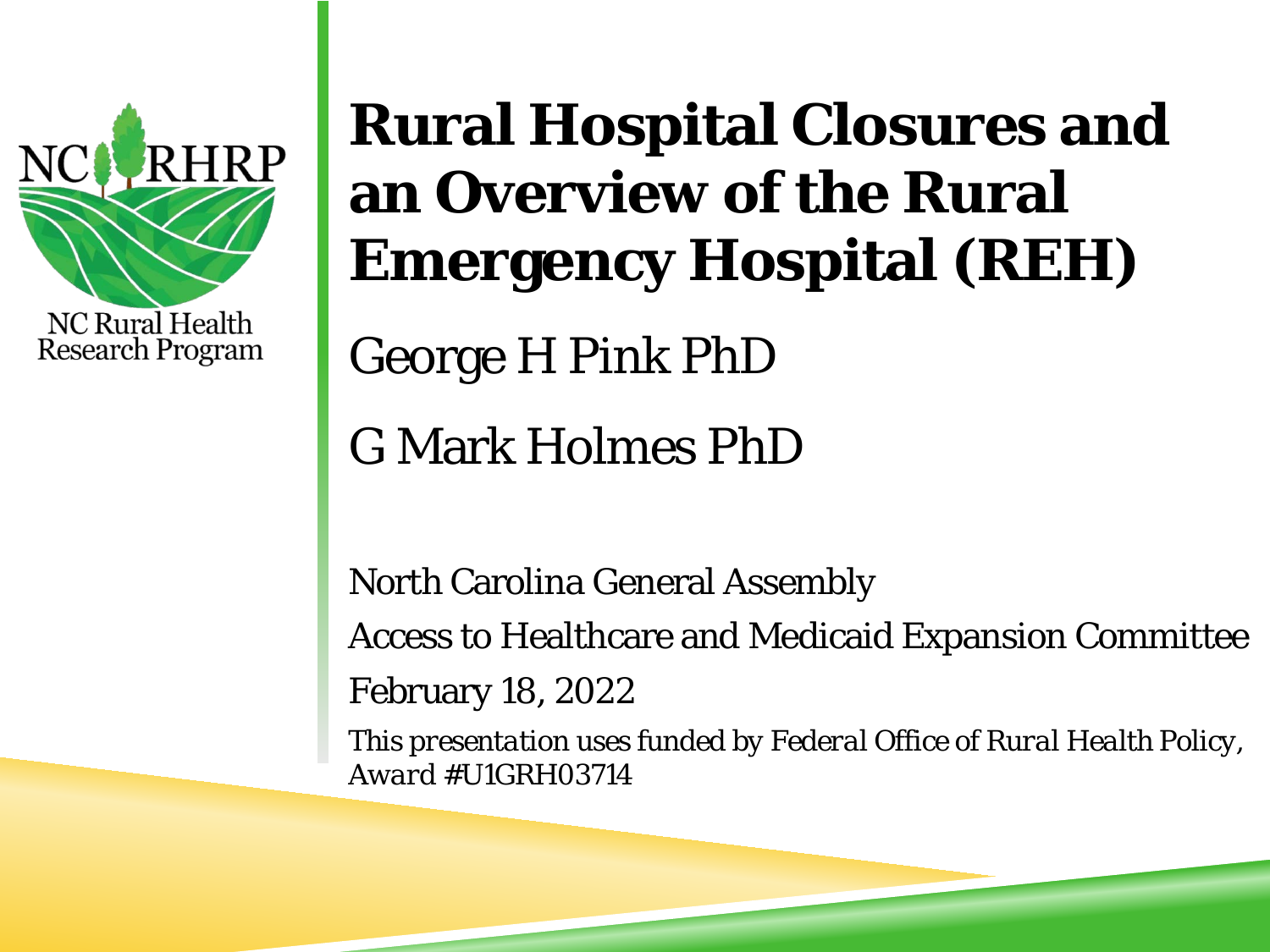## **Summary**

- Dx: Rural hospital closures are a problem
	- 11 rural hospitals have closed in NC since January 2005
	- Patients in affected communities are probably traveling between 5 and 30 or more miles to access inpatient care
	- **Closures could resume after covid funding is gone**
- RX: Rural Emergency Hospitals may be a solution
	- Need for a new model of rural health care
	- **CMS** is currently in rule-making mode
	- REH could be a viable model for some NC communities
	- Legislative action would be required

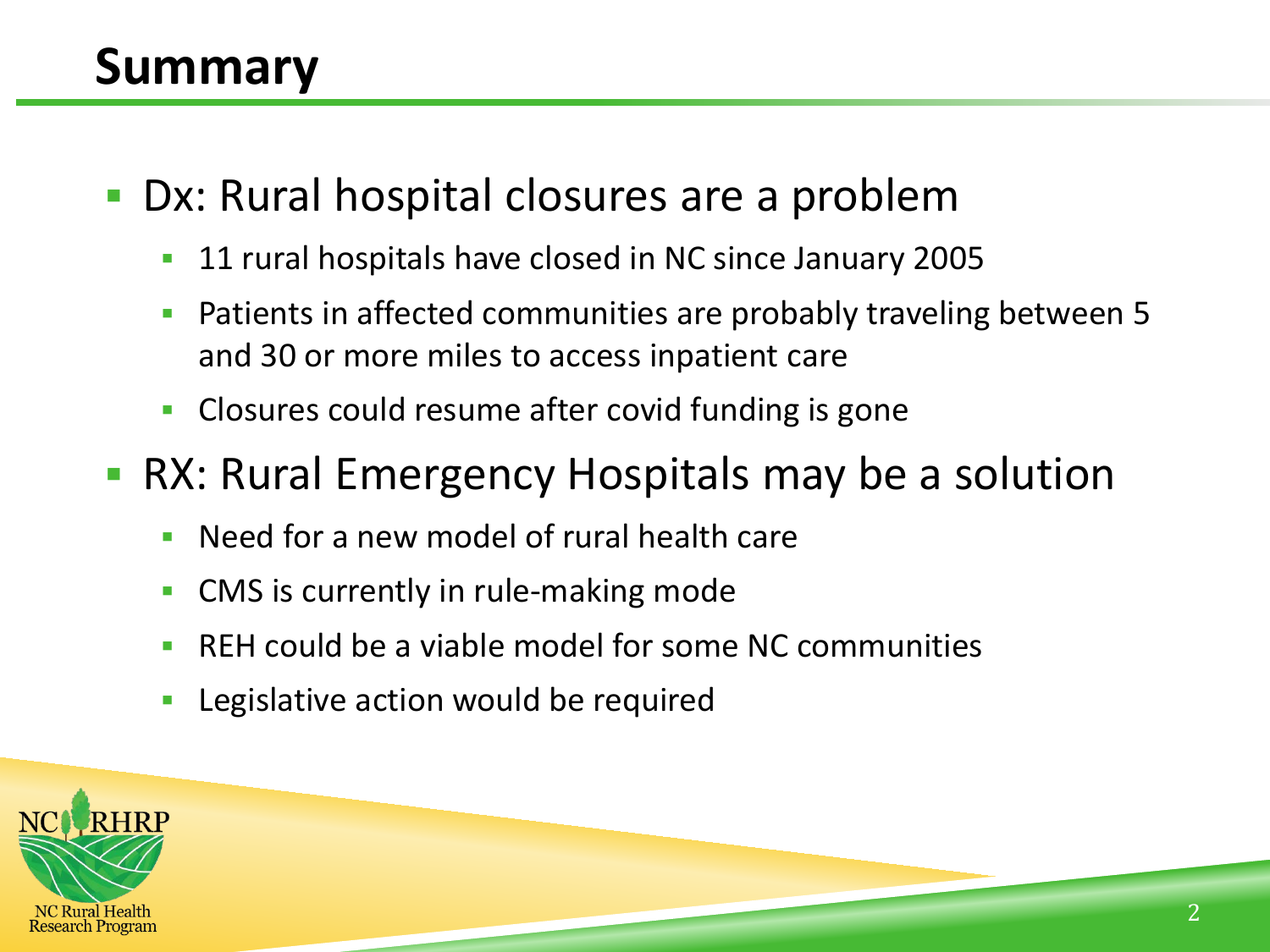### **Rural Hospital Closures**

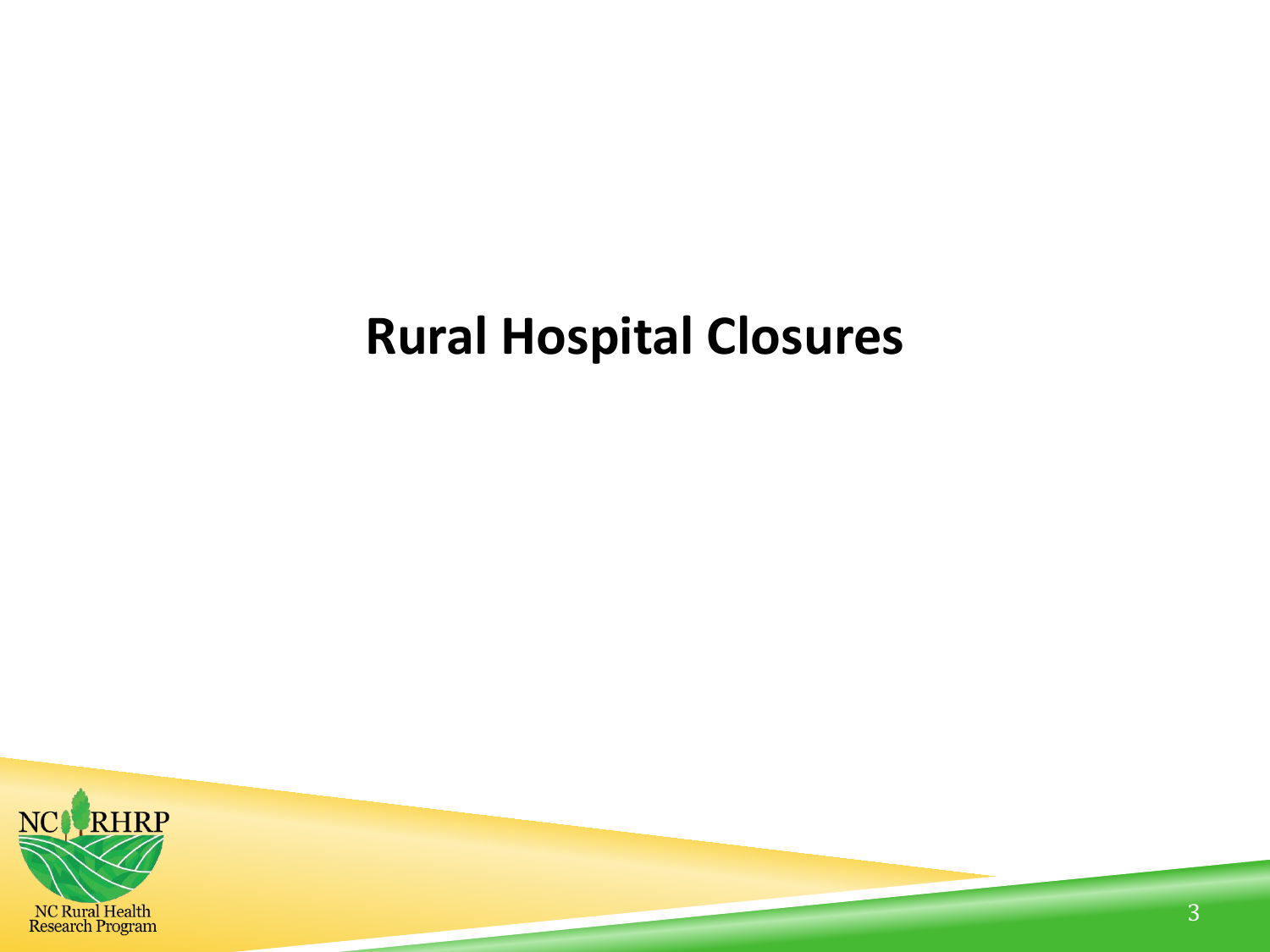## **Definitions**

- *What is a rural hospital?* Any short-term, general acute, non-federal hospital that is a) not located in a metropolitan county OR b) is located in a RUCA type 4 or higher OR c. is a Critical Access Hospital.
- *What is a closed hospital? A facility that stopped providing general, shortterm, acute inpatient care.*
- **Are there different types of closures?** A complete closure is a facility that no longer provides health services. A *converted closure* is a facility that closed its inpatient unit but continues to provide other health services, like emergency, rehabilitation, and/or outpatient services, at the same physical location.
- *Do closed hospitals reopen?* Sometimes a hospital closes but reopens in another location. We make a judgment as to whether access to inpatient services in the rural community was considerably affected by the move. A move across town or outside city limits would generally not be considered a "closure"; reopening in a community 10-15 miles away, however, likely would.

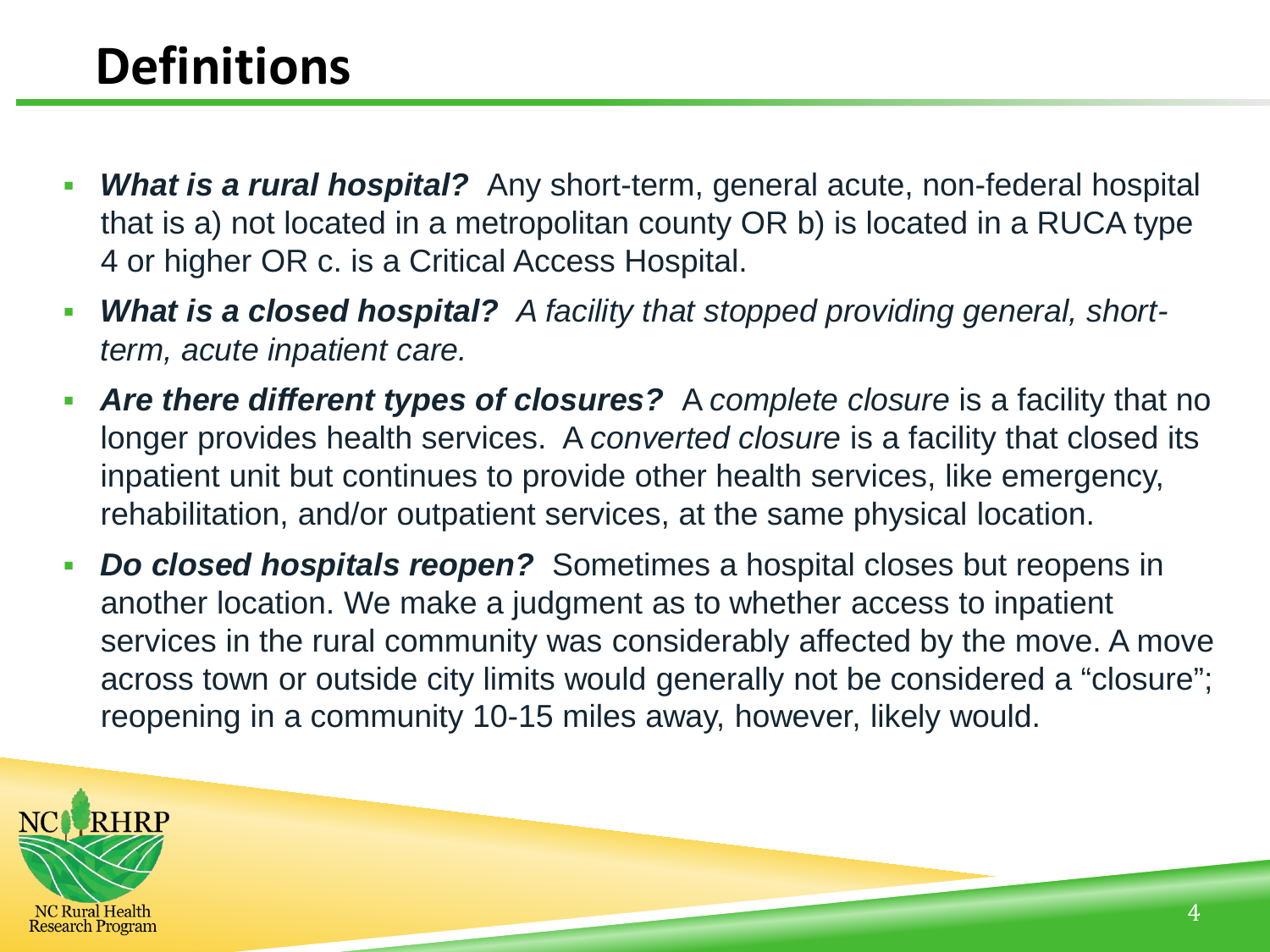### **181 Rural Hospital Closures since January 2005**



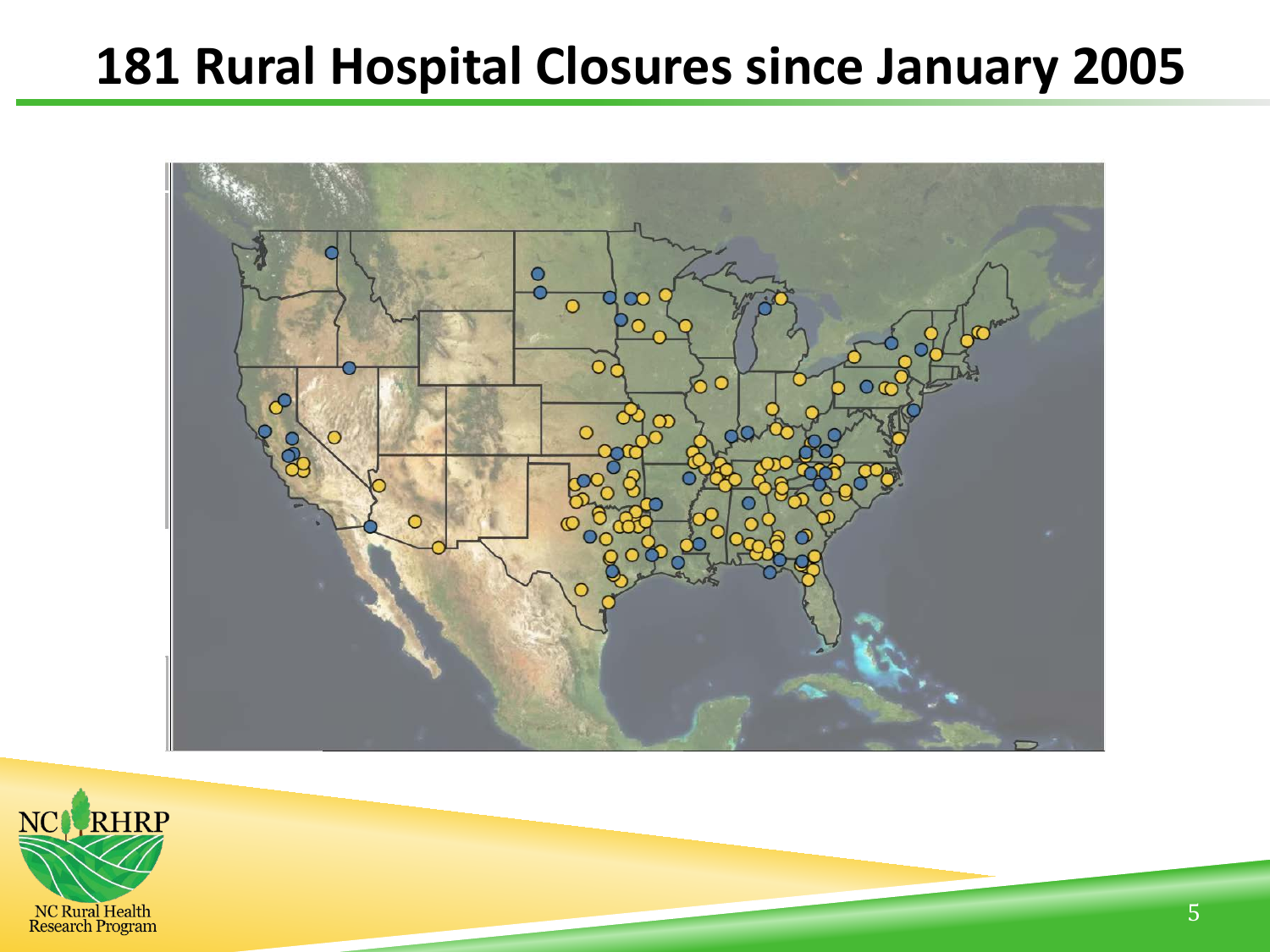### **11 Rural Hospital Closures in NC since January 2005**





There may be other rural hospitals that you think have closed; they do not meet our definition of "rural" and/or "closed"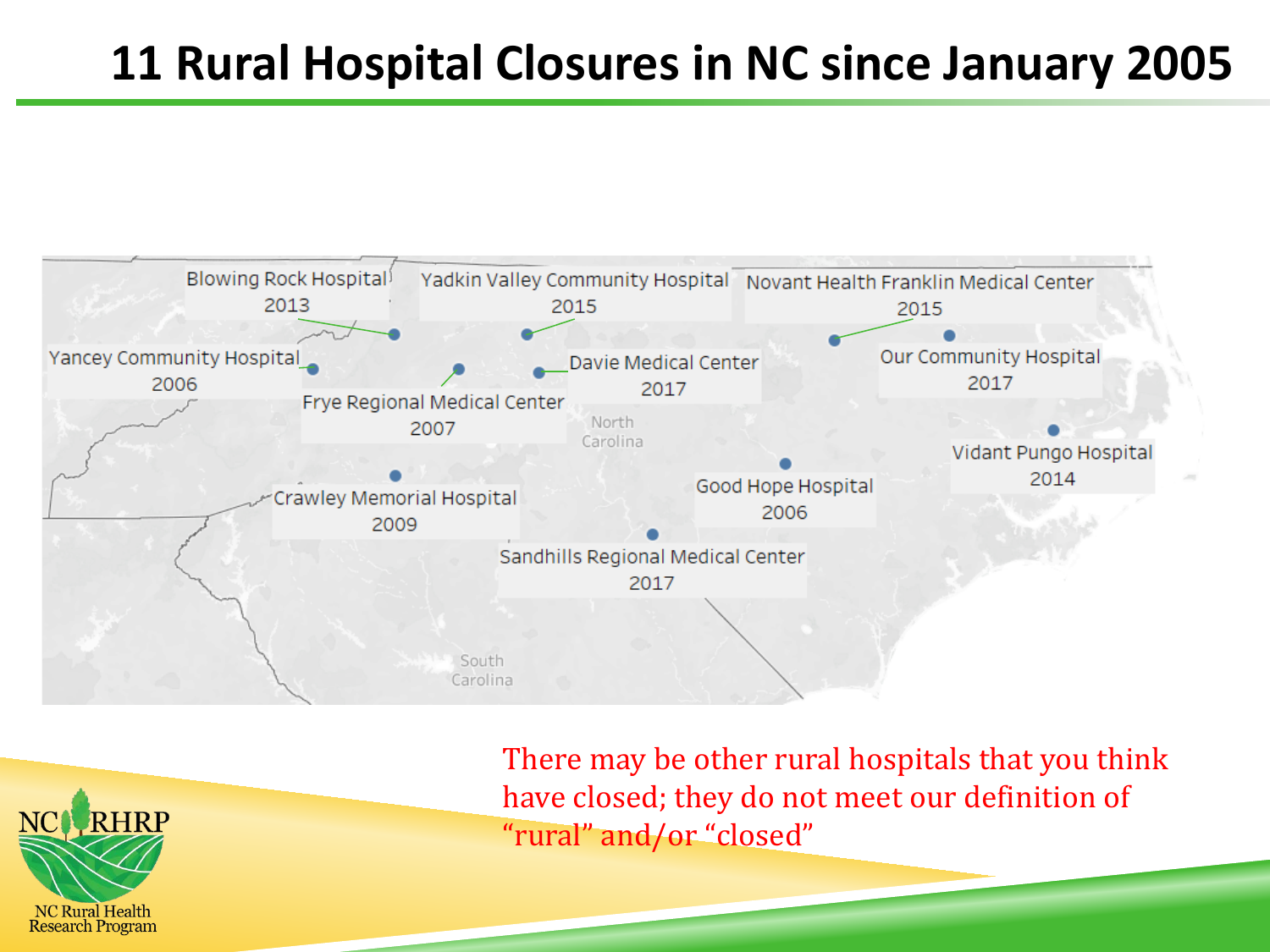## **11 rural hospitals in NC have closed since 2005**

| <b>Hospital</b>                                    | City                   | # of Beds | Year |
|----------------------------------------------------|------------------------|-----------|------|
|                                                    |                        |           |      |
| Mission Family Health Center (Yancey Comm Med Ctr) | Burnsville             | 6         | 2006 |
| <b>Good Hope Hospital</b>                          | Erwin                  | 43        | 2006 |
| Frye Regional Medical Center Alexander Campus      | <b>Taylorsville</b>    | 23        | 2007 |
| <b>Crawley Memorial Hospital</b>                   | <b>Boiling Springs</b> | 60        | 2009 |
| <b>Blowing Rock Hospital</b>                       | <b>Blowing Rock</b>    | 25        | 2013 |
| Vidant Pungo Hospital                              | <b>Belhaven</b>        | 25        | 2014 |
| <b>Yadkin Valley Community Hospital</b>            | Yadkinville            | 15        | 2015 |
| Novant Health Franklin Medical Center              | Louisburg              | 70        | 2015 |
| Sandhills Regional Med Ctr                         | Hamlet                 | 64        | 2017 |
| <b>Our Community Hospital</b>                      | <b>Scotland Neck</b>   | 20        | 2017 |
| Davie Medical Center - Mocksville                  | Mocksville             | 10        | 2017 |

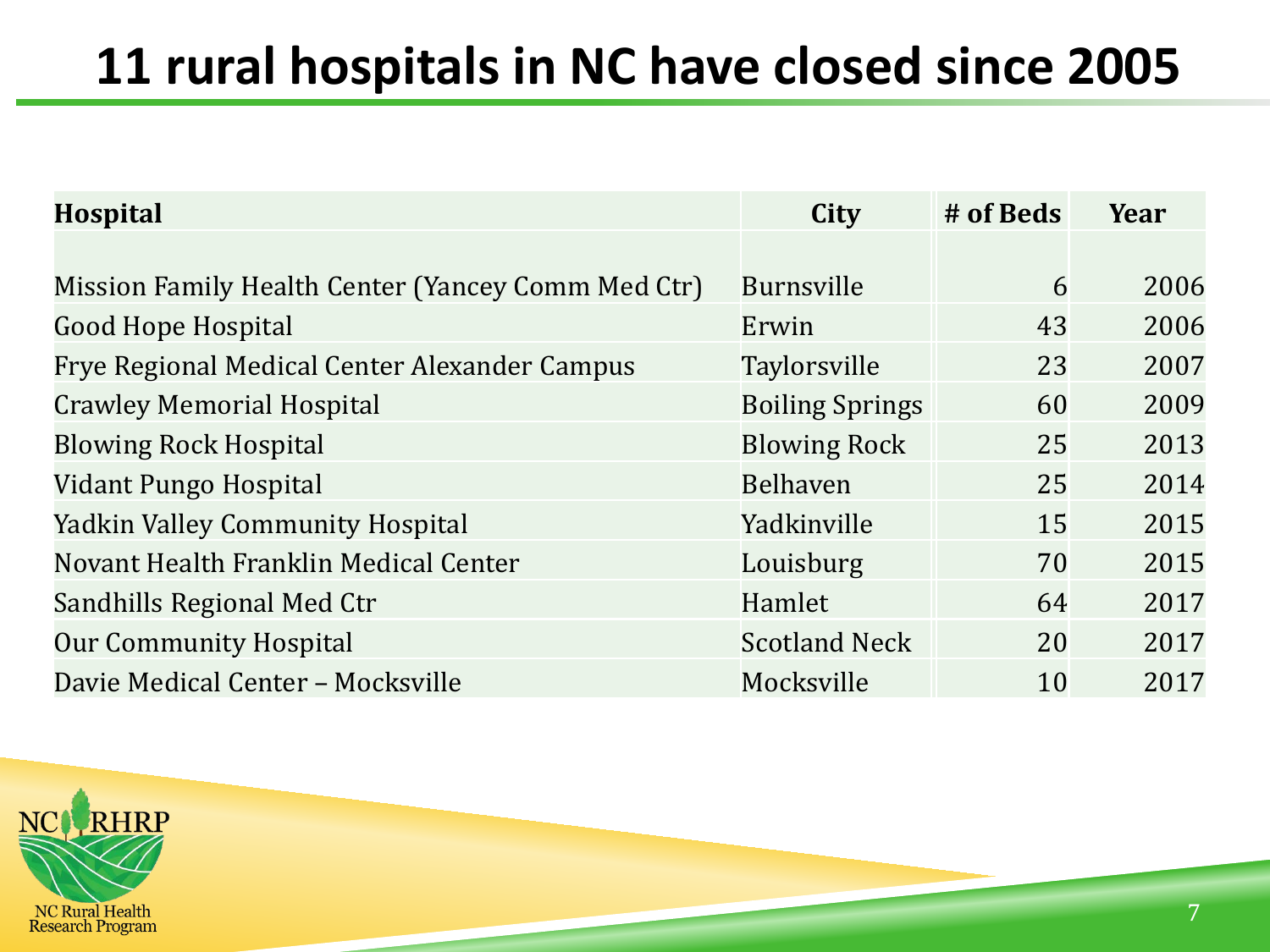# **Why did they close? (As reported by news media)**



NC Rural Health<br>Research Program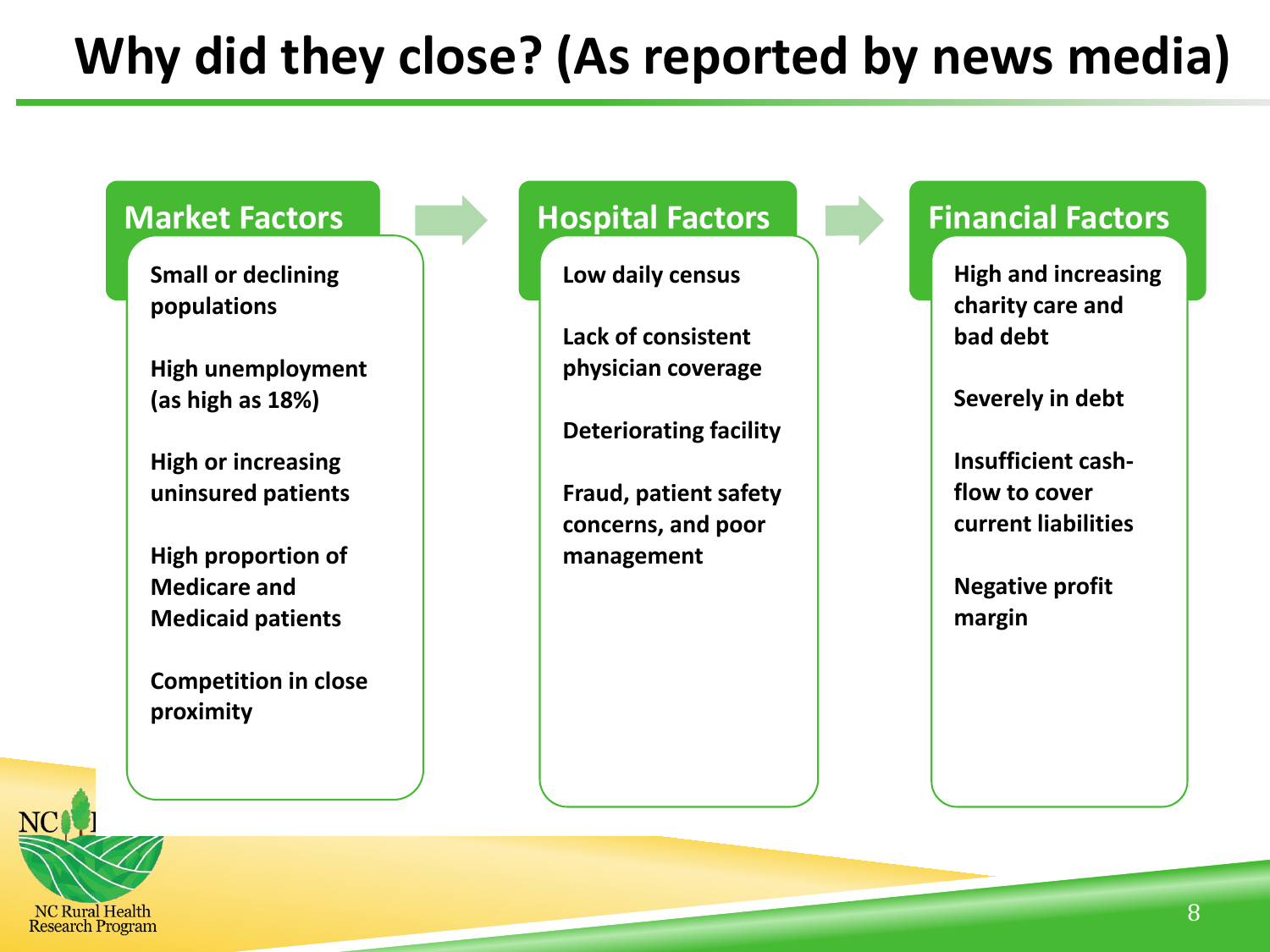# **The operating reality of rural hospitals**

#### **Market**

- Market structure: competitors are larger, more complex, and far
- Population served: smaller numbers and more who are older, sicker, lower income, unemployed, un- and -underinsured

#### **Hospital**

- Workforce: recruitment and retention; impacts service mix and profitability (eg surgery)
- Technology: lower access to capital => less IT (e.g. EHR); broadband

#### **Financial**

- Low volumes: more vulnerable to variation (loss of one doc)
- Payer mix: greater proportion of Medicare, Medicaid, and self-pay
- Service mix: lower complexity, primarily outpatient

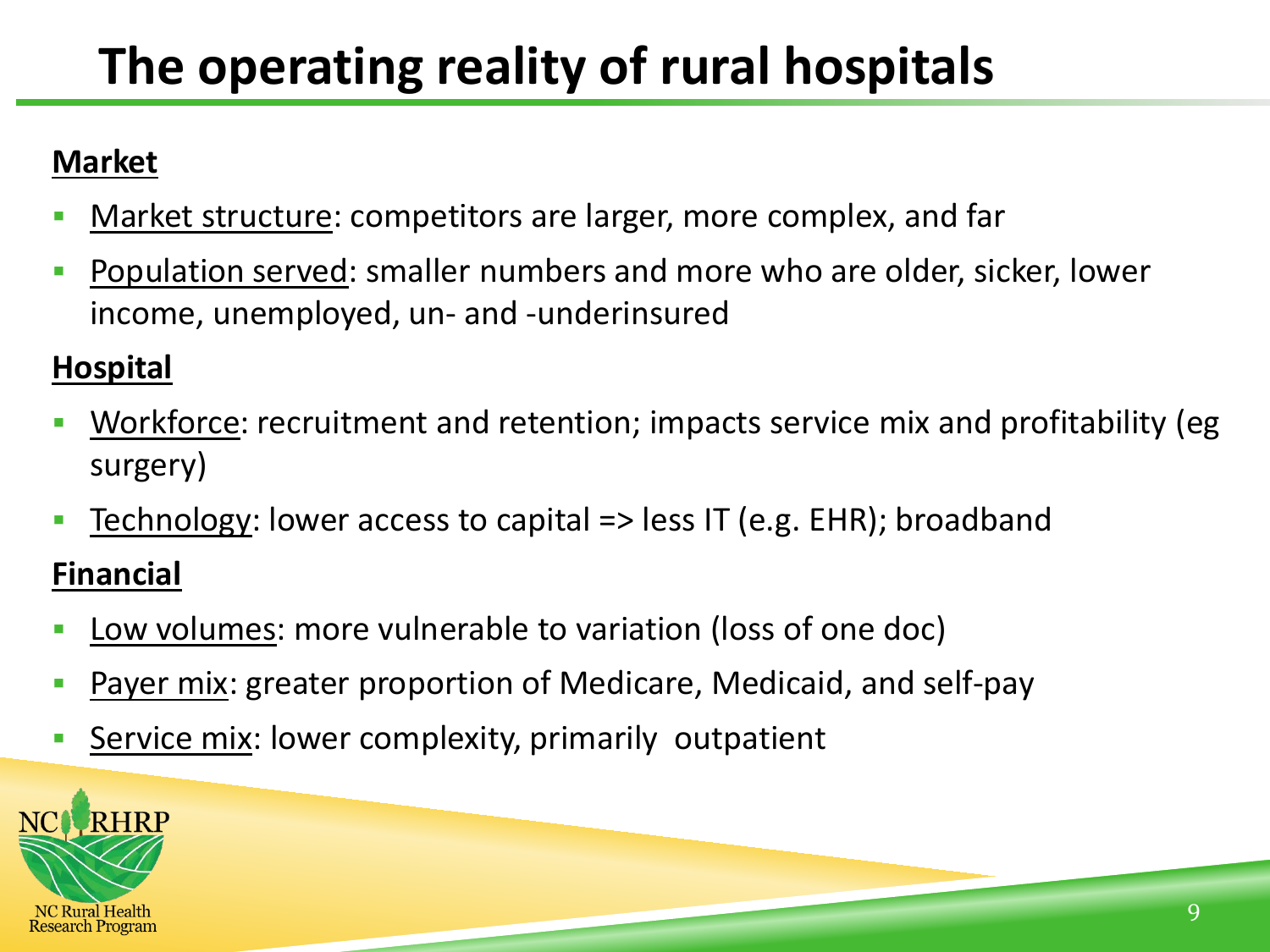## **Community consequences of closure**

- Access to health care:
	- Loss of local access to emergency and inpatient care
	- Loss of providers that depend on acute care hospital
	- Loss of other local health services
- **Direct costs:** 
	- Loss of jobs from large or largest employer in town
	- Loss of taxes paid by hospital and employees
	- **Loss of jobs and tax revenue if businesses leave**
- **Indirect costs:** 
	- Increased travel costs for poor, elderly, disabled, and other patients
	- Increased cost of attracting teachers and other public sector workers

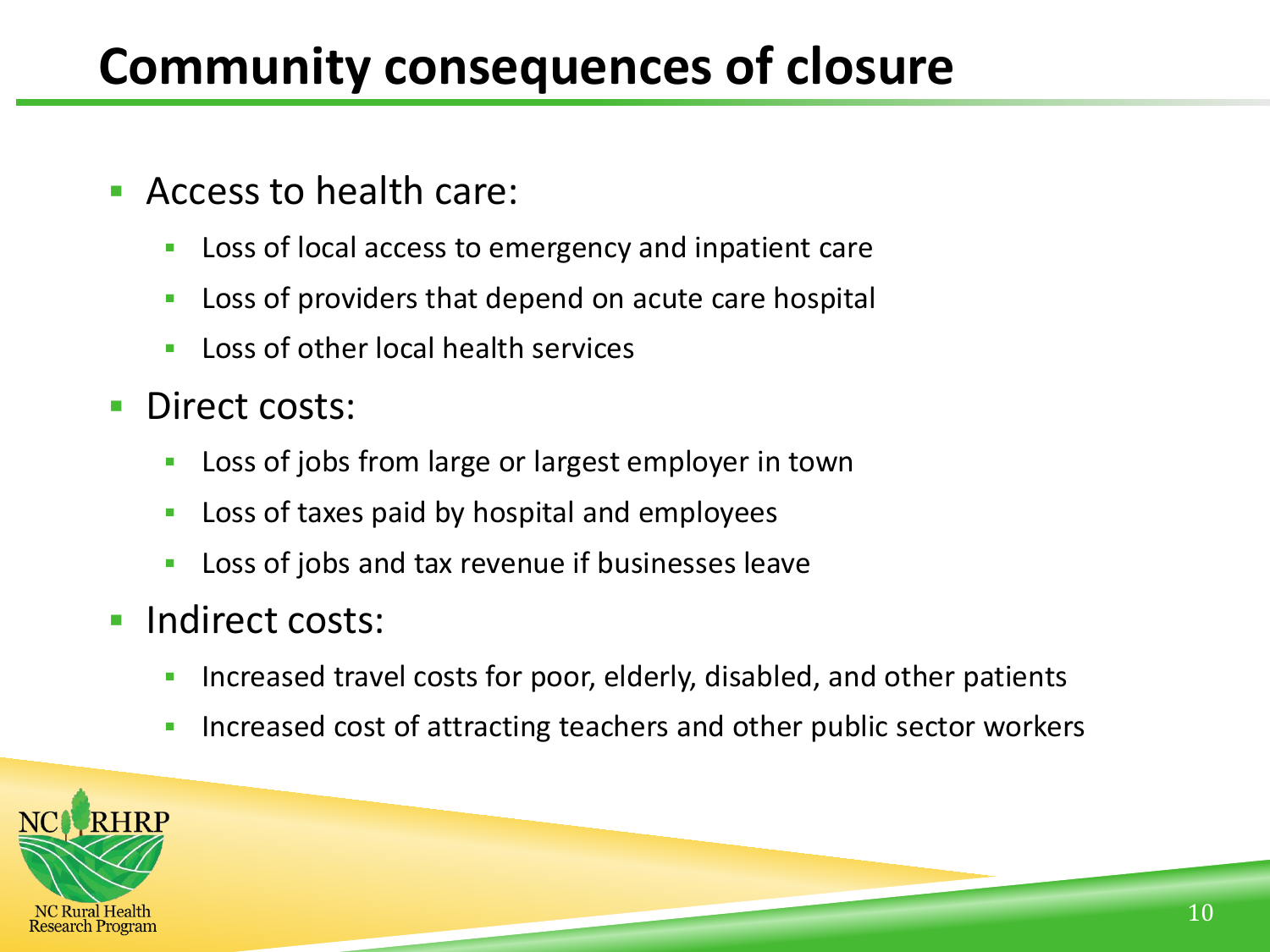#### **The median total margin of U.S. rural hospitals has fallen 2011-2019**



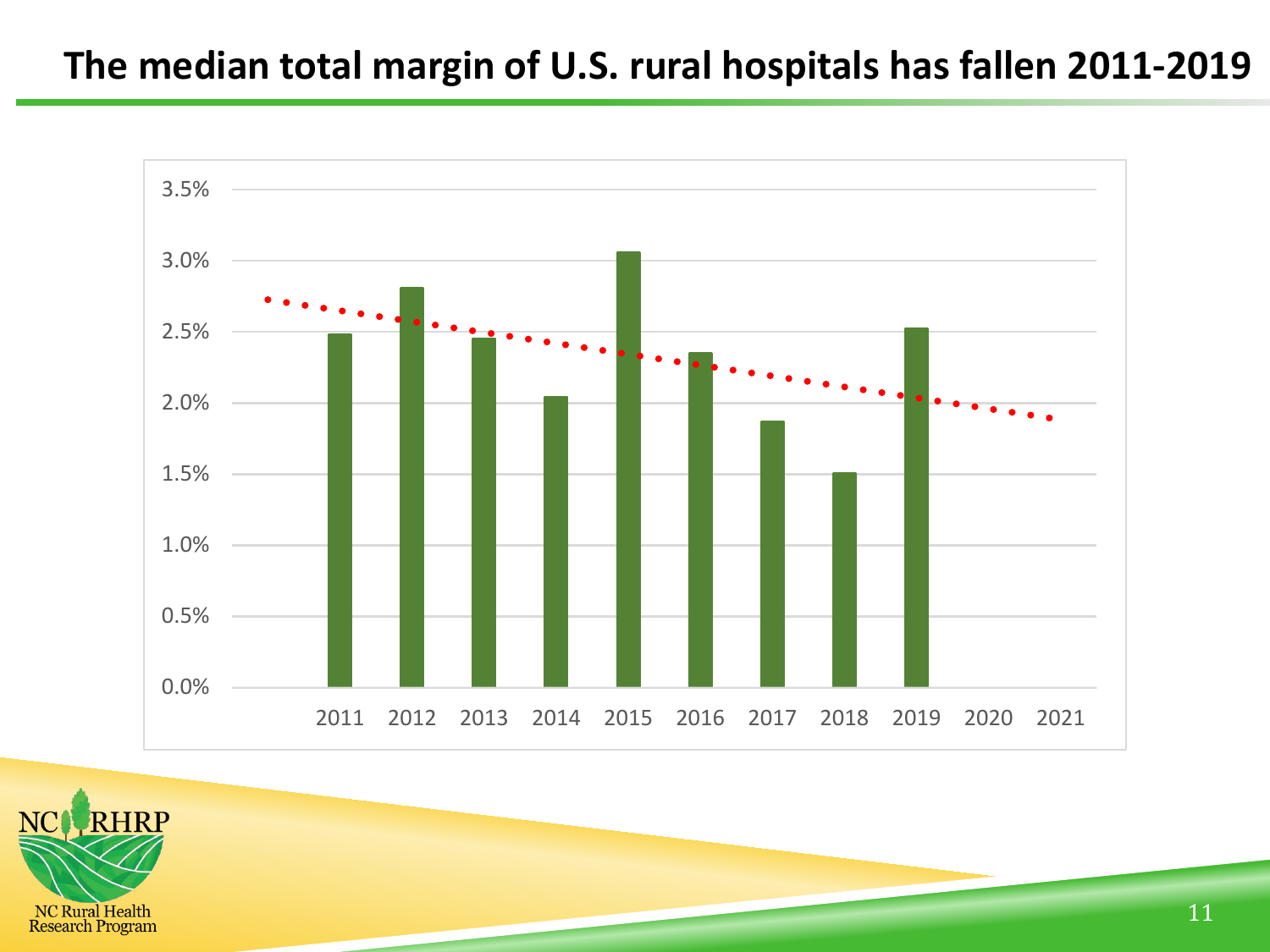#### **The percentage of U.S. rural hospitals with a negative total margin has increased 2011-2019**



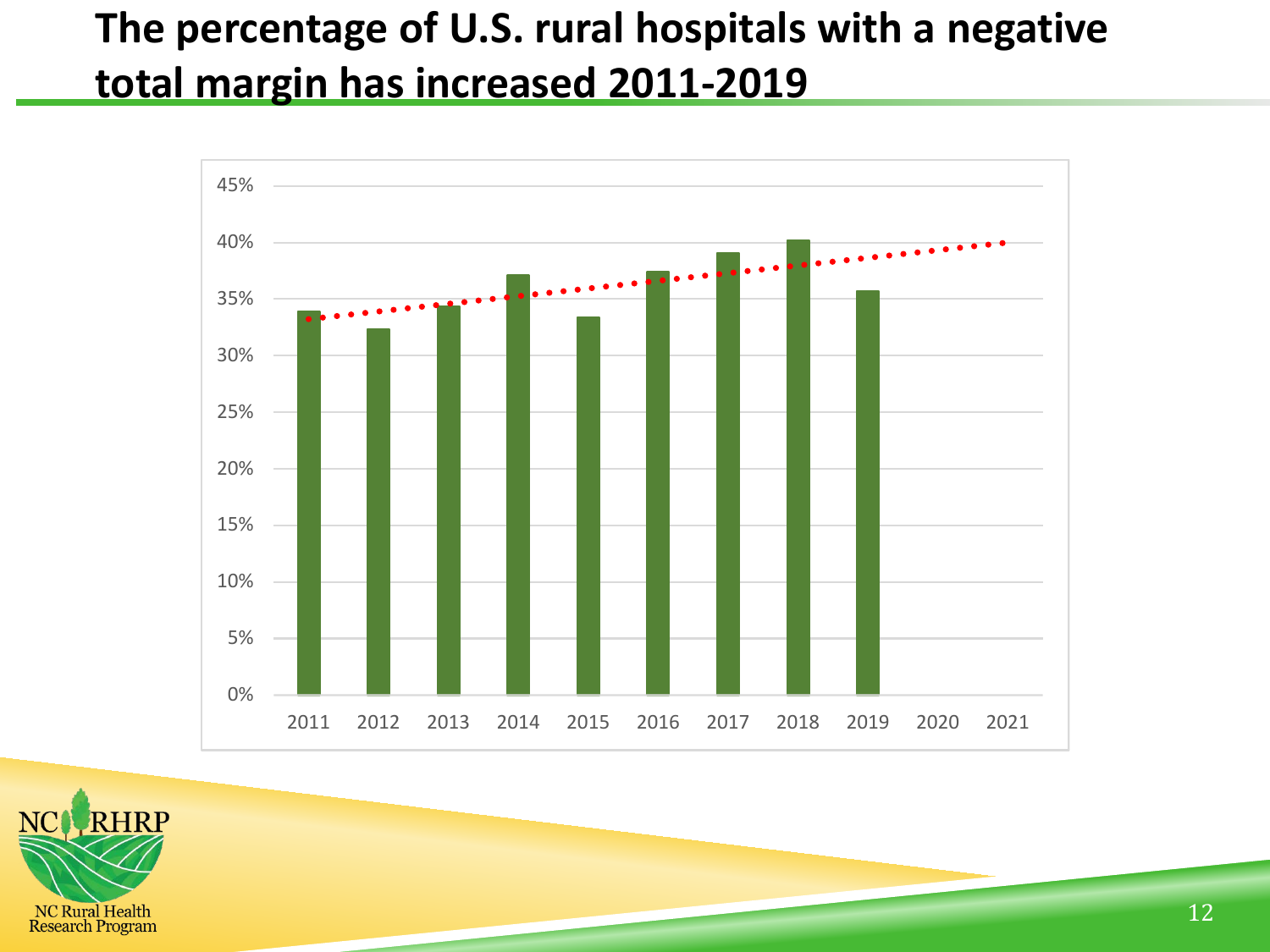### **Rural hospital closures: Summary for U.S.**

- 138 rural hospitals have closed since January 2010
- Most were in the South and in states that have not expanded Medicaid
- A higher proportion are complete versus converted closures
- Only 10 have closed and reopened as acute care hospitals
- Most are CAHs and PPS hospitals and < 50 beds
- **Patients in affected communities are probably traveling** between 5 and 30 or more miles to access inpatient care
- Closures dropped in 2021 because covid funding was probably a lifeline. Likely resume after covid funding is gone.

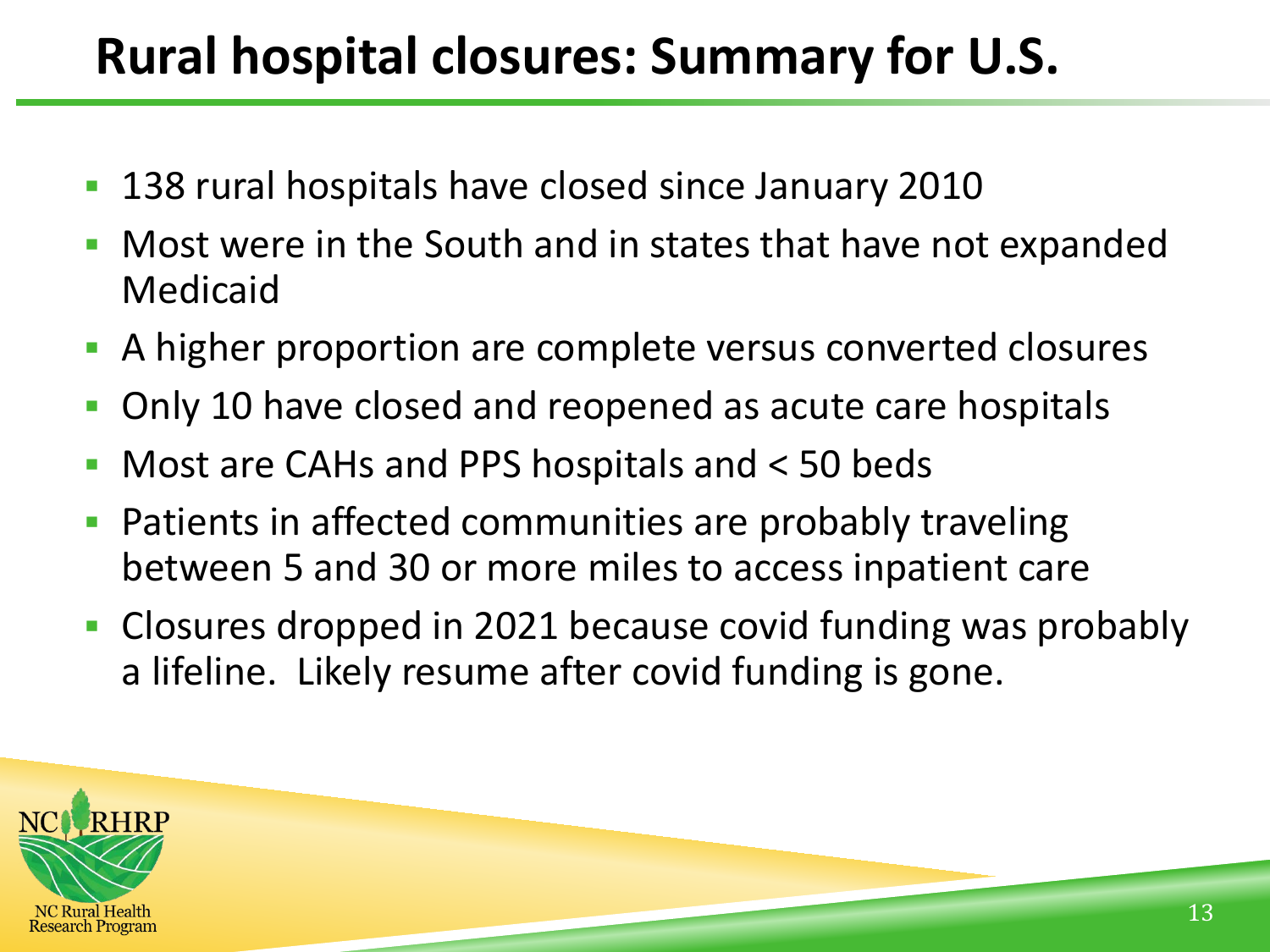## **Rural hospital closures: Summary for NC**

- 11 rural hospitals have closed since January 2005
- 7 are complete and 4 are converted closures
- 6 are CAHs, 4 are PPS hospitals, 1 is MDH
- 8 are < 50 beds and 3 > 50 beds
- Patients in affected communities are probably traveling between 5 and 30 or more miles to access inpatient care
- No closures since 2017 perhaps because of:
	- NC Rural Health Care Stabilization Fund
	- **Health system acquisition and financial support of rural hospitals**
	- Provider Relief Funds and Paycheck Protection Program
- **Closures could resume after covid funding is gone**

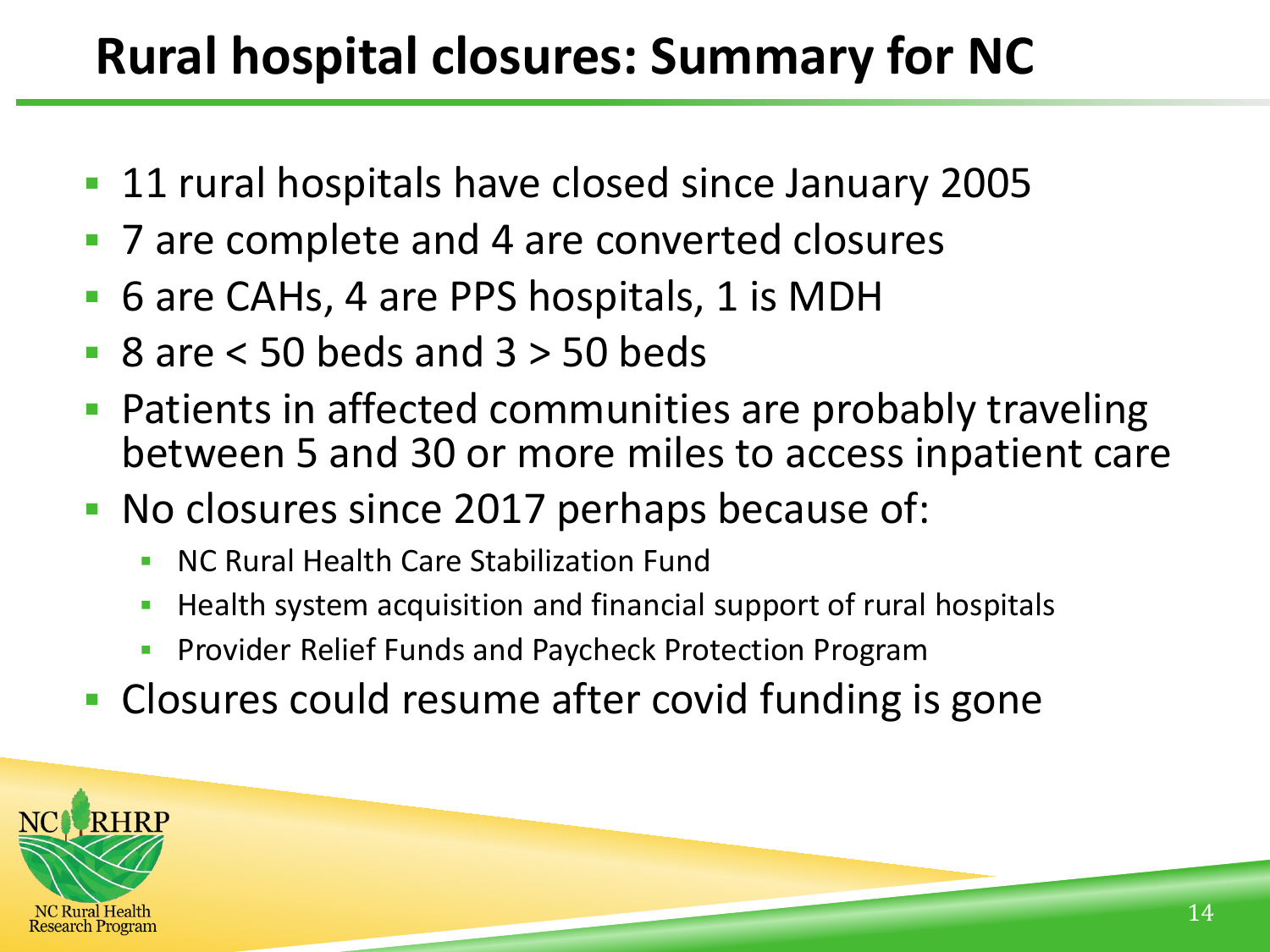# **Overview of the Rural Emergency Hospital (REH)**



**Findings Brief** NC Rural Health Research Program

**July 2021** 

#### How Many Hospitals Might Convert to a Rural Emergency Hospital (REH)?

George H. Pink, PhD; Kristie W. Thompson, MA; H. Ann Howard, BS; G. Mark Holmes, PhD

#### **OVERVIEW**

The Consolidated Appropriations Act of 2021 establishes a Rural Emergency Hospital (REH) designation under the Medicare program. It is difficult to predict rural hospital interest in conversion to REH because conditions of participation through rulemaking and guidance have yet to be established by the Centers for Medicare & Medicaid Services (CMS). However, some first estimates of the number and type of rural hospitals that might convert to REHs will assist policy makers as they prepare for implementation of the REH model. In this study, we used three measures to predict the number of rural hospitals with 50 beds or less that are likely to consider conversion to an REH: 1) three years negative total margin; 2) average daily census (ADC) (acute + swing) less than three; and 3) net patient revenue less than \$20 million.

#### **KEY FINDINGS**

- Using one set of predictors for conversion, 68 rural hospitals are predicted to consider conversion to REHs ("REH converters") in comparison to 1,605 hospitals not predicted to consider conversion ("non-converters").
- In comparison to non-converters, a higher percentage of REH converters are predicted to be governmentowned, Critical Access Hospitals (CAHs), and located in the North West Central Census division, and a lower percentage are predicted to be system-affiliated.
- Almost half of REH converters are located in four states: Kansas, Texas, Nebraska, and Oklahoma.
- In comparison to non-converters, REH converters are in counties with a higher median percentage of unemployed and a lower population density.
- The predicted number of REH converters (68) is based on what is currently known about the REH and is an estimate only: different selection criteria would result in a different set of potential REH converters.

#### **BACKGROUND**

Currently, a facility can receive Medicare payment for emergency department (ED) and hospital outpatient services only if it is certified by Medicare as a hospital, and the provision of inpatient acute care is required for such certification. This limitation has presented challenges for rural communities where there may not be sufficient patient volume or resources to support the provision of inpatient services, but where access to emergency services and higher -level outpatient services is still necessary.

On December 21, 2020, Congress passed the Consolidated Appropriations Act (CAA) of 2021, which established Rural Emergency Hospitals (REHs). Effective January 1, 2023, hospitals that meet specified criteria will be eligible to convert to an REH. Although conditions of participation (CoPs) through rulemaking and sub-regulatory guidance have yet to be established by the Centers for Medicare & Medicaid Services (CMS), in accordance with the CAA, REHs will provide outpatient hospital and ED services without providing acute care inpatient services. REHs will be eligible for Medicare reimbursement for some services at rates higher than rates that would otherwise apply to services furnished in a hospital, and REHs will also receive a facility payment (see Table 1).

Because REHs are a new Medicare provider type, the number of rural hospitals that might consider converting to an REH is unknown. The purpose of this findings brief is to estimate, using one set of criteria, how many rural hospitals might convert to an REH. Developing a model to make this estimate involves several assumptions based on available data and comparisons to see which data points have been associated with the closure of a hospital. Ultimately, decisions about conversion to a new provider type may be driven by more than data or the immediate financial

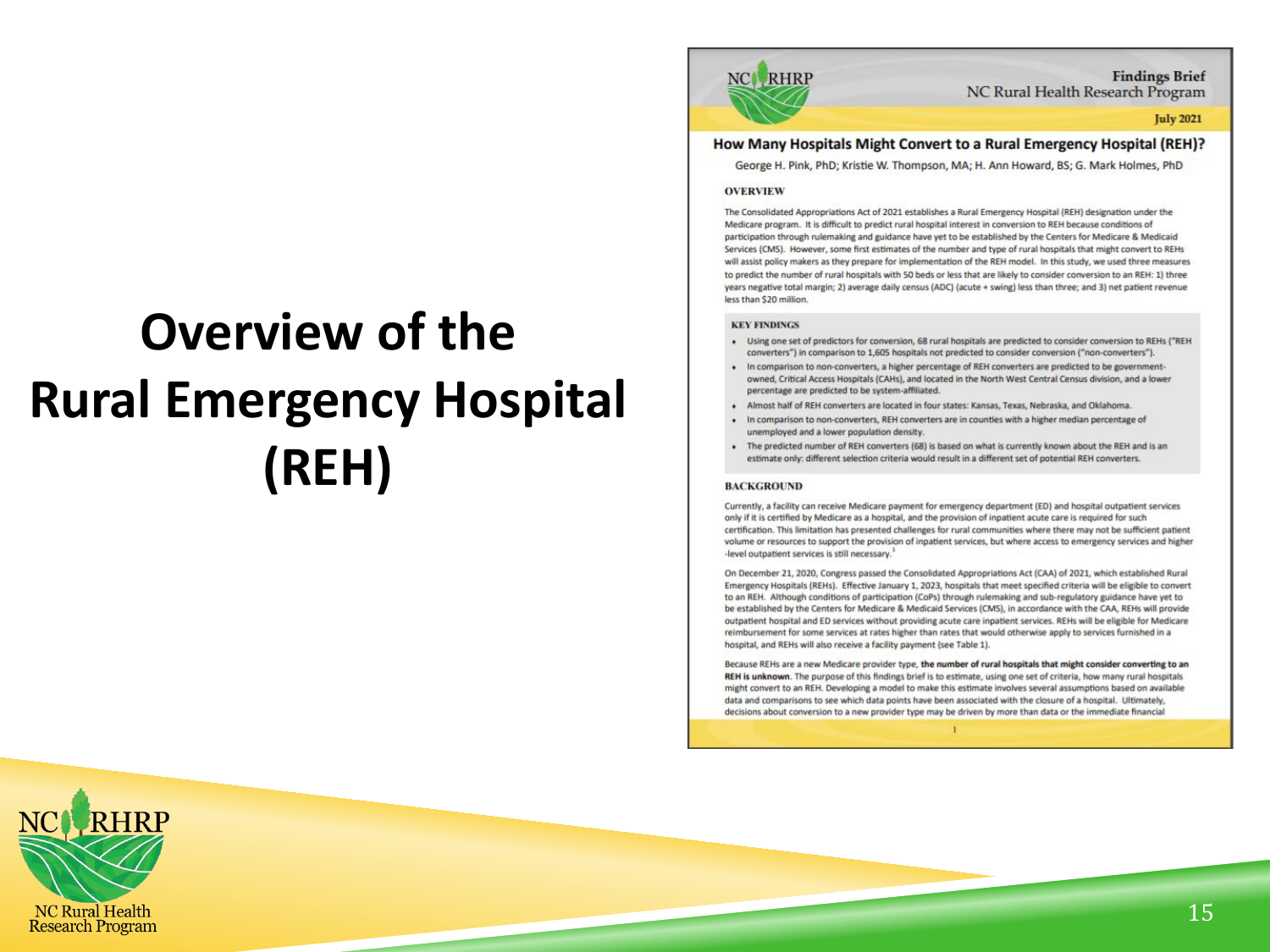### **Need for a new model of rural healthcare**

- **Rural hospital closures** 
	- **137 closures since 2010**
	- **180 closures since 2005**

#### **Declining inpatient utilization**

In a soon-to-be-released study, we found the average percent of revenue coming from outpatient services increased from 66.5% in 2011 to 74.2% in 2019.

#### Access to emergency services

 *JAMA Network Open*, November 19, 2021. Association of Rural and Critical Access Hospital Status With Patient Outcomes After Emergency Department Visits Among Medicare Beneficiaries, Margaret Greenwood-Ericksen, MD, MS et al,.

<http://dx.doi.org/10.1001/jamanetworkopen.2021.34980>

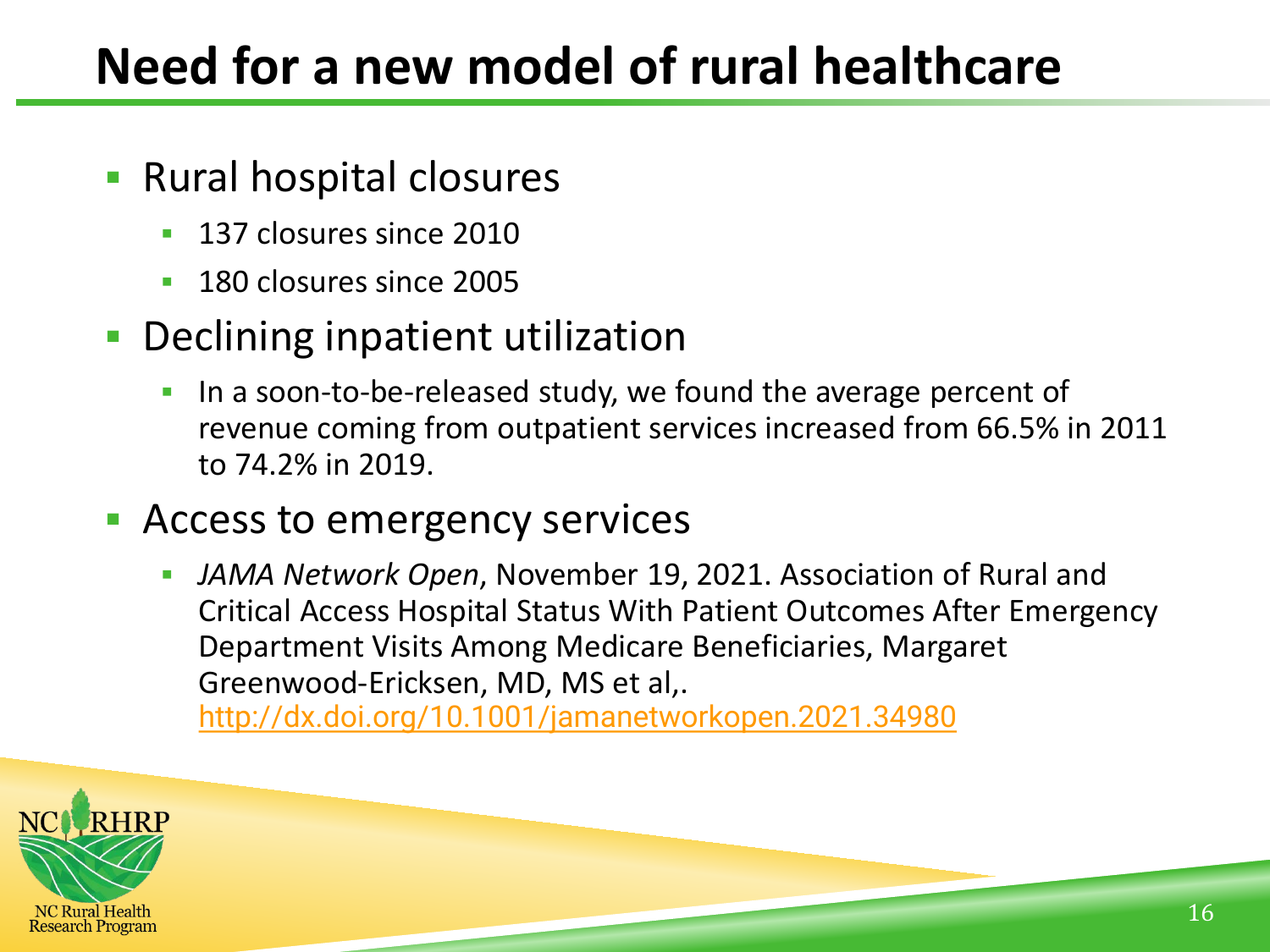# **Legislative Origin of REH**

- The Consolidated Appropriations Act 2021 creates a new facility called a "rural emergency hospital" (REH) that is defined as a facility that provides:
	- emergency department (ED) care
	- **observation care**
	- outpatient services
	- optional skilled nursing facility (SNF) care in a distinct part unit
- REHs do not provide inpatient care
- **REH can be an originating telehealth site**

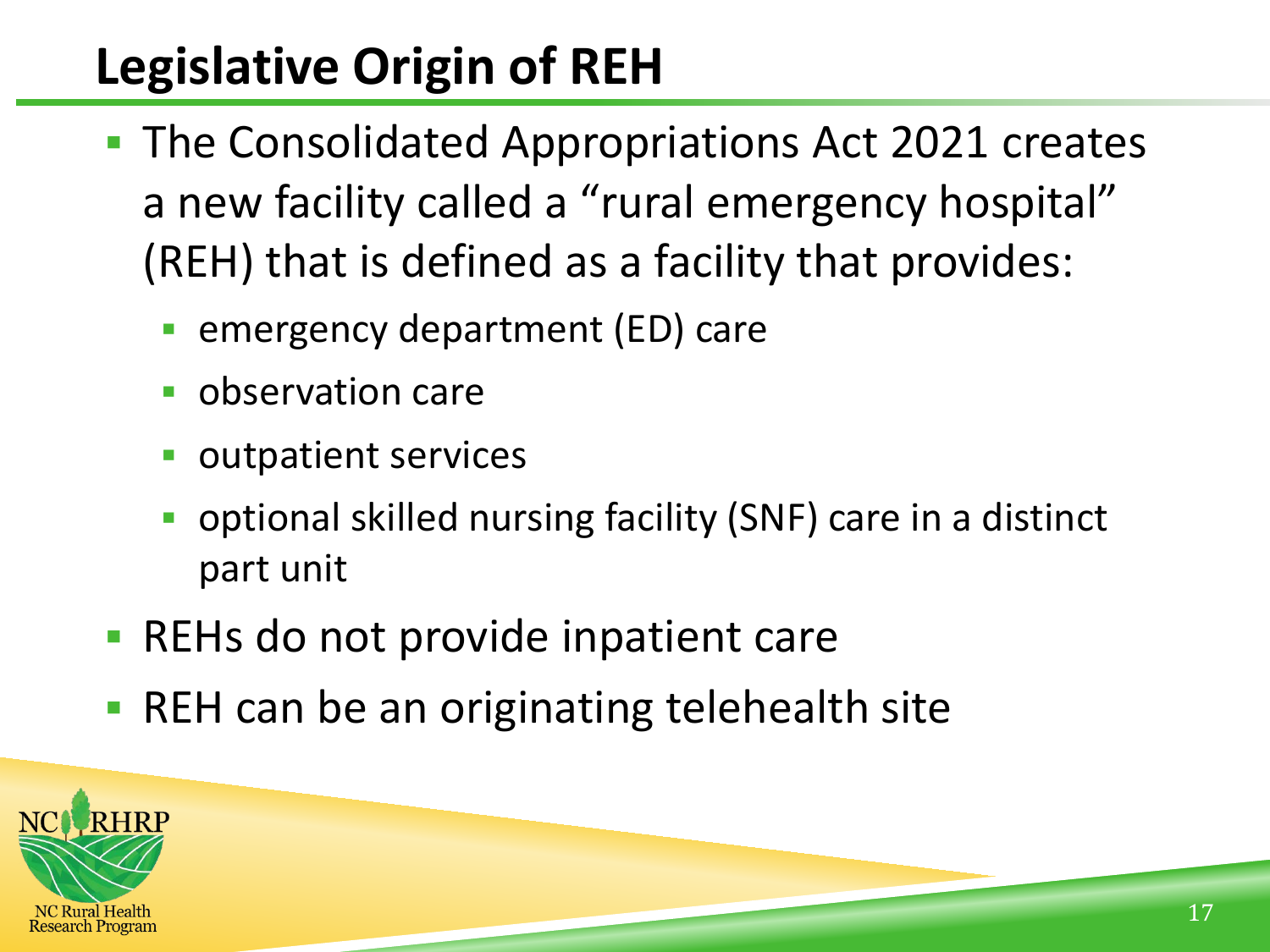## **REH Eligibility and Application**

- Hospital eligibility to become a REH
	- Critical Access Hospitals (CAHs) and rural hospitals with 50 beds or less
	- Operating as of December 2020
- **Application to become a REH** 
	- an action plan for initiating REH services
	- a list of services that will be provided on an outpatient basis
	- **F** information about how the additional facility payment will be used
	- State approval of REH licensure (note! needs leg. action)

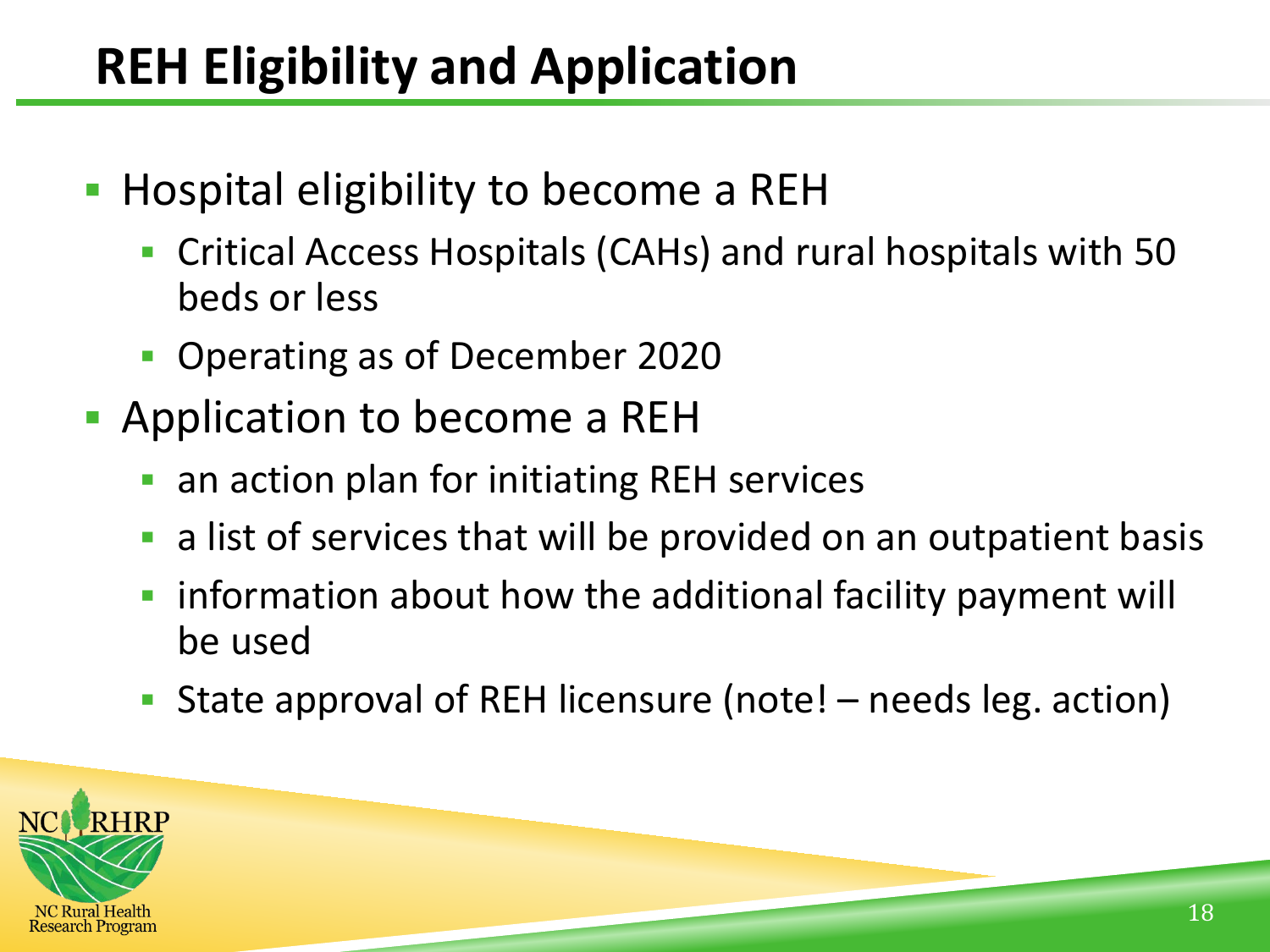### **REH Requirements**

- **Must not exceed an annual per patient average** of 24 hours;
- Must be staffed 24 hours a day, 7 days a week by a physician, nurse practitioner, clinical nurse specialist, or physician assistant;
- Must meet the Medicare licensure requirements and staffing responsibilities of an ED;
- Must have a transfer agreement in place with a level I or II trauma center;
- **Must meet conditions of participation applicable** to CAH emergency services and hospital EDs;

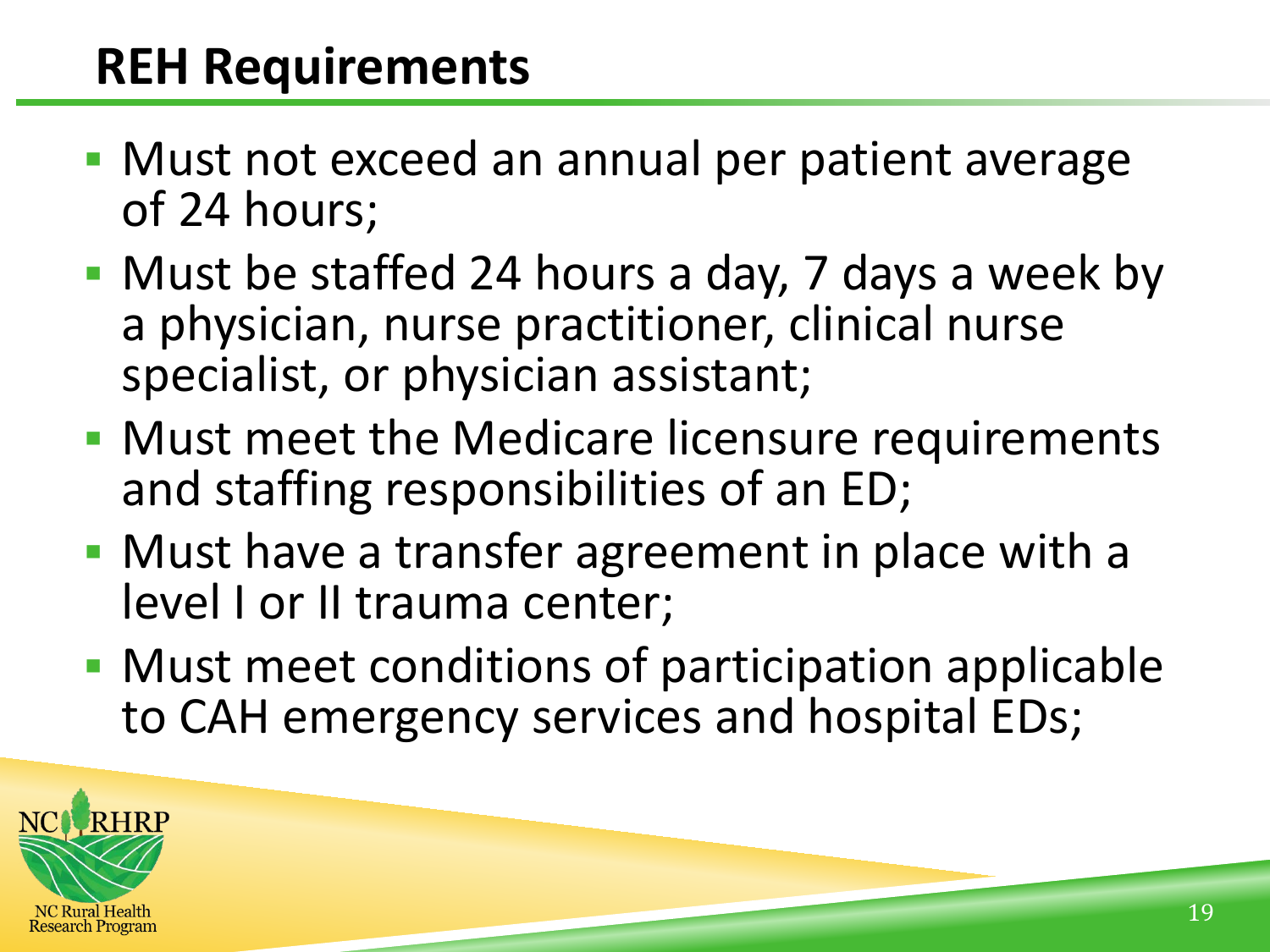### **REH Medicare Payment**

| <b>Type of payment</b>                         | <b>Method Used to Calculate Funding</b>                                                                                                                                                                                                                                                                                                                                                                                                |
|------------------------------------------------|----------------------------------------------------------------------------------------------------------------------------------------------------------------------------------------------------------------------------------------------------------------------------------------------------------------------------------------------------------------------------------------------------------------------------------------|
| <b>Monthly additional</b><br>facility payments | Calculated as 1/12th of the excess of (if there is any):<br>the total amount that was paid for Medicare beneficiaries<br>to all CAHs in 2019;<br>minus the estimated total amount that would have been<br>paid for Medicare beneficiaries to all CAHs in 2019 if<br>payment had been made for inpatient hospital,<br>outpatient hospital, and SNF services under the<br>applicable PPS;<br>divided by the total number of CAHs in 2019 |
| <b>Outpatient</b>                              | Current OPPS X 1.05                                                                                                                                                                                                                                                                                                                                                                                                                    |
| <b>Outpatient copayment</b>                    | <b>Based on current OPPS</b>                                                                                                                                                                                                                                                                                                                                                                                                           |
| <b>SNF DPU</b>                                 | <b>Current SNF PPS</b>                                                                                                                                                                                                                                                                                                                                                                                                                 |
| <b>Ambulance</b>                               | Current ambulance fee schedule                                                                                                                                                                                                                                                                                                                                                                                                         |
| <b>Rural Health Clinic</b>                     | Same rate as <50 bed hospital (payment limit exception)                                                                                                                                                                                                                                                                                                                                                                                |

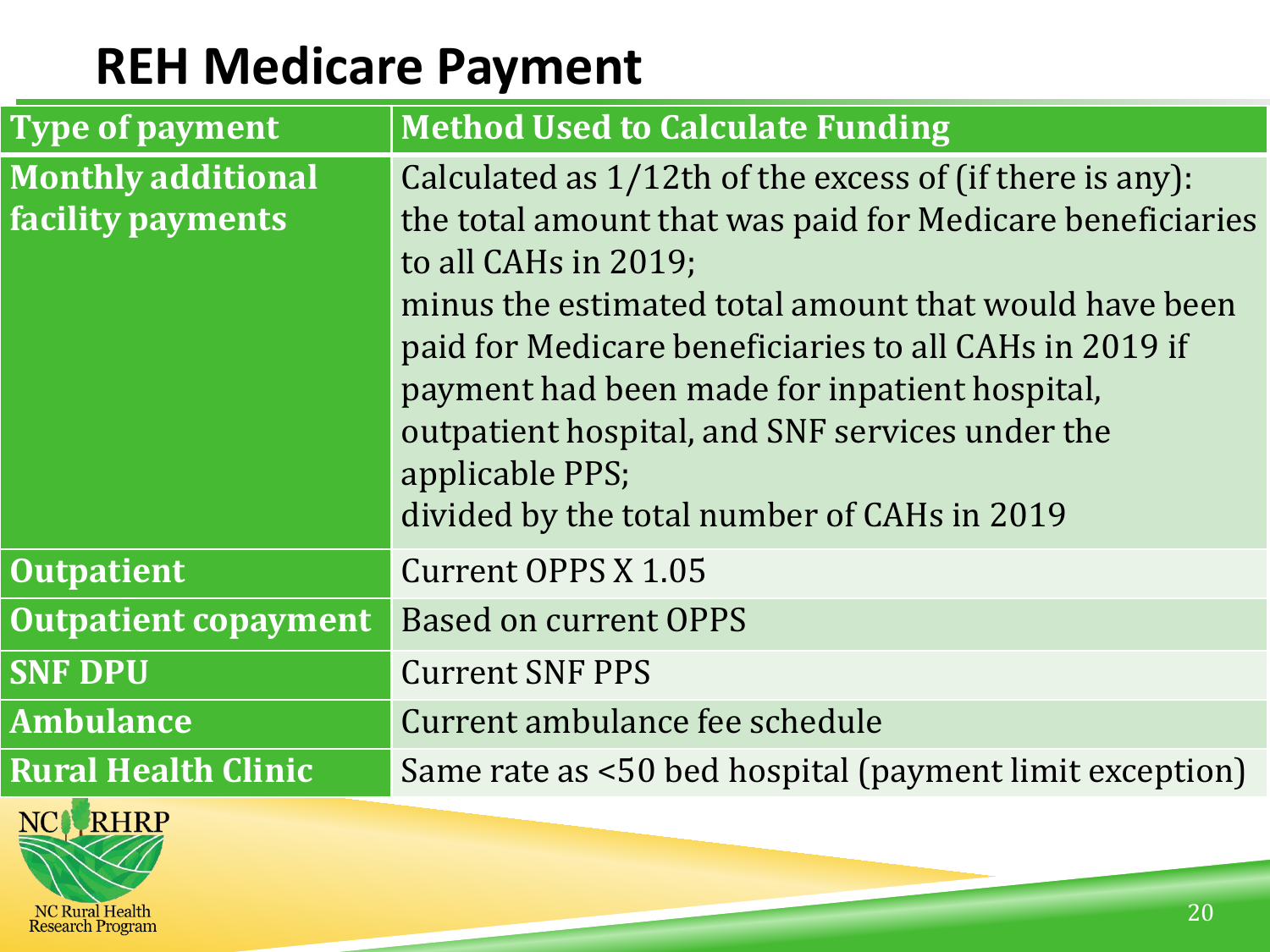### **Some open questions about REHs**

- How many hospitals might convert to a REH?
- What will be the amount of the monthly additional facility payments?
- **Other questions:** 
	- **REH eligibility / Conditions of Participation?**
	- **How will REHs affect EMS?**
	- **Will effective transfer agreements be established?**
	- **Will REH staffing be available?**
	- What quality metrics will be used and reported?

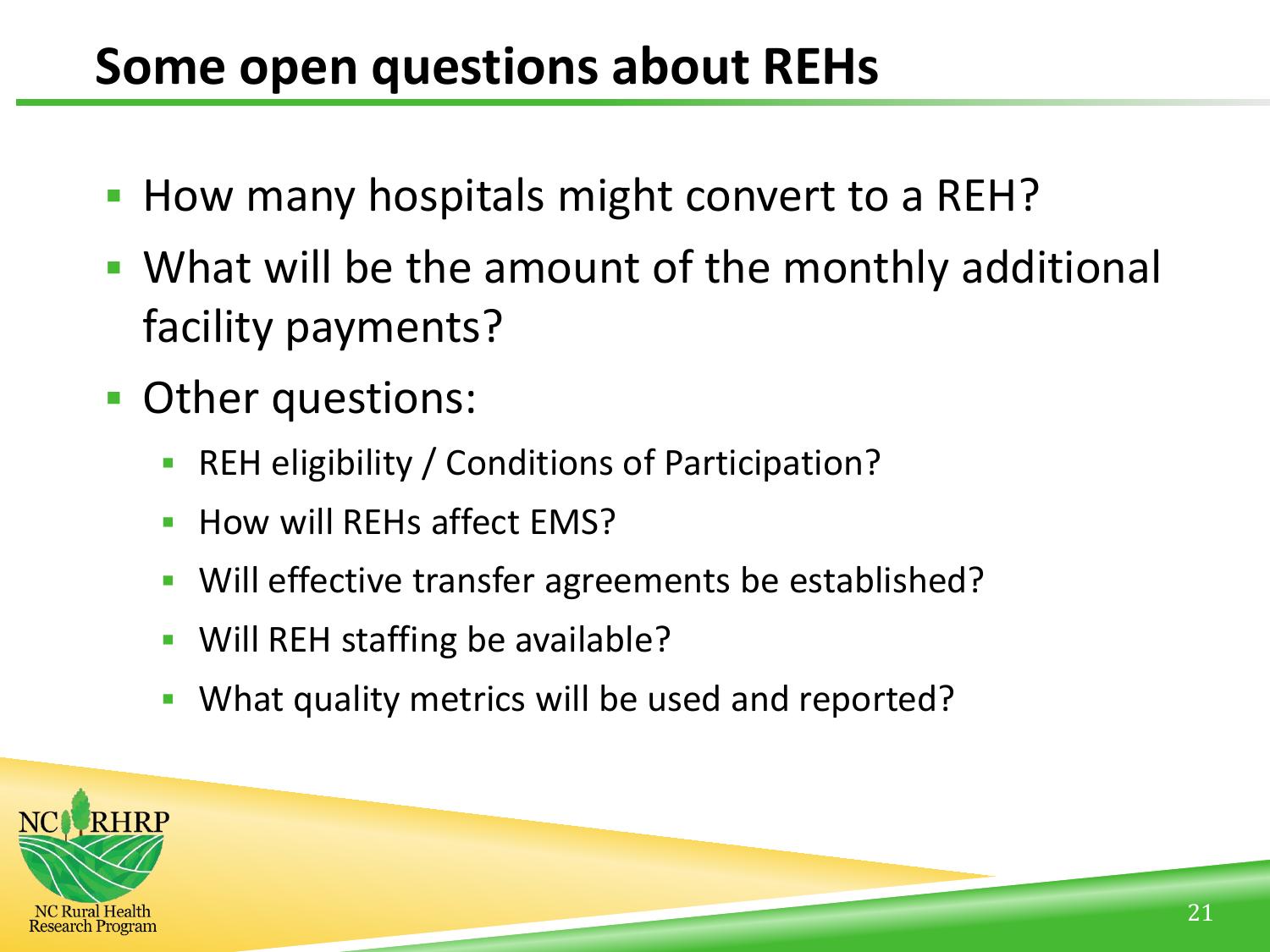## **REH Summary for U.S.**

- REH could be an important step for preserving access to emergency and outpatient services in rural areas, particularly in communities that face the risk of rural hospital closures.
	- Some worry that this may provide coverage for large systems to close inpatient services
- Details about the requirements for operating as an REH remain subject to future rulemaking and guidance.
- I It will be important for CMS to engage with interested hospitals to ensure that the REH regulations and guidance facilitate adoption and implementation of REHs to serve the healthcare needs of rural communities.

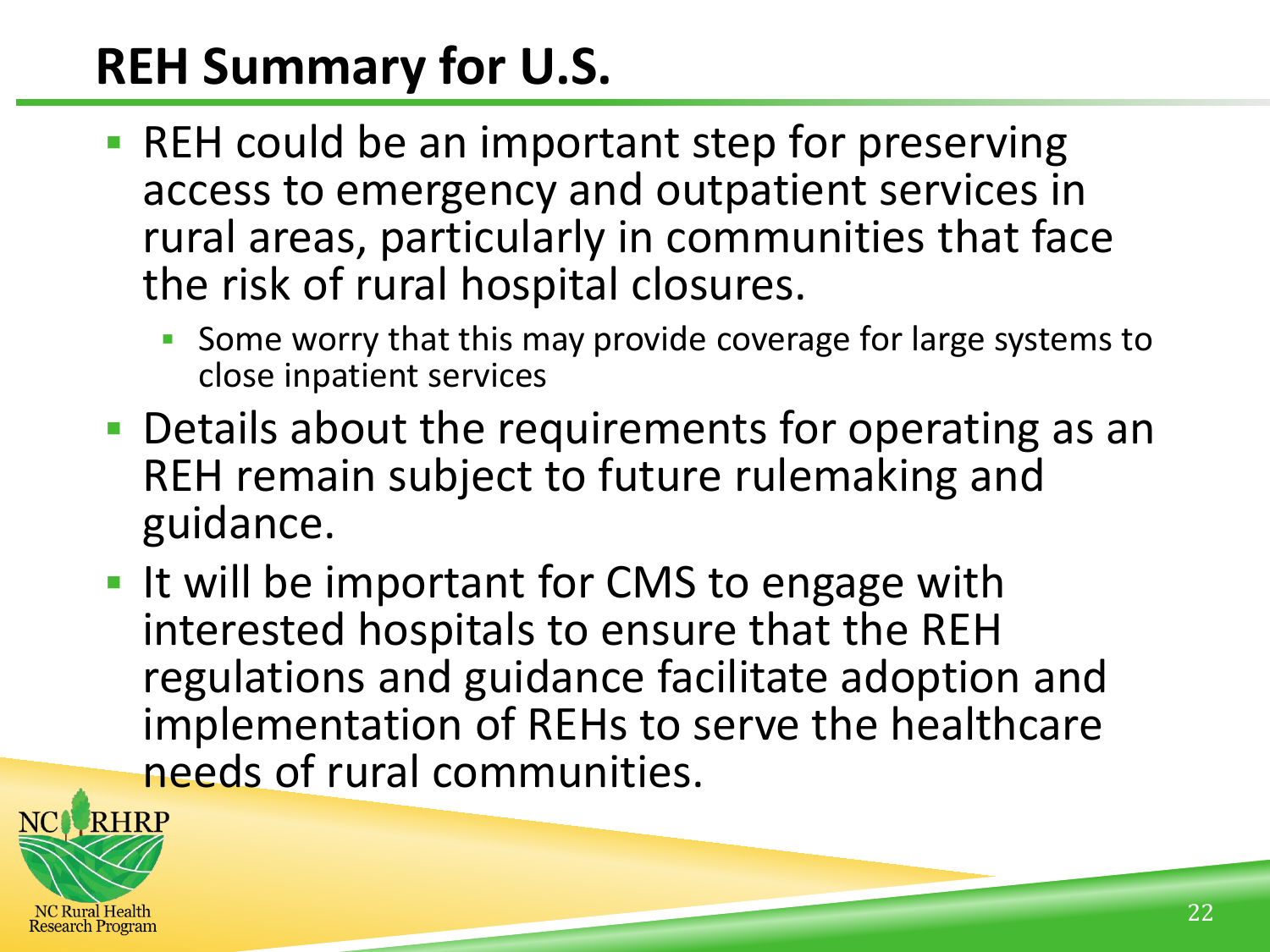## **REH Summary for NC**

- REH could be a viable model for some NC communities. Which ones?
	- **Will the community accept a REH?**
	- **If** Is the hospital business primarily outpatient?
	- If Is the ED a major access point for healthcare?
	- If Is there an adequate pipeline of healthcare professionals?
	- **What is the financial position of the hospital?**
	- What are specific community needs, such as behavioral health?
	- Can the community and local government support the hospital?
	- Is there telemedicine adaptability– digital access to services?

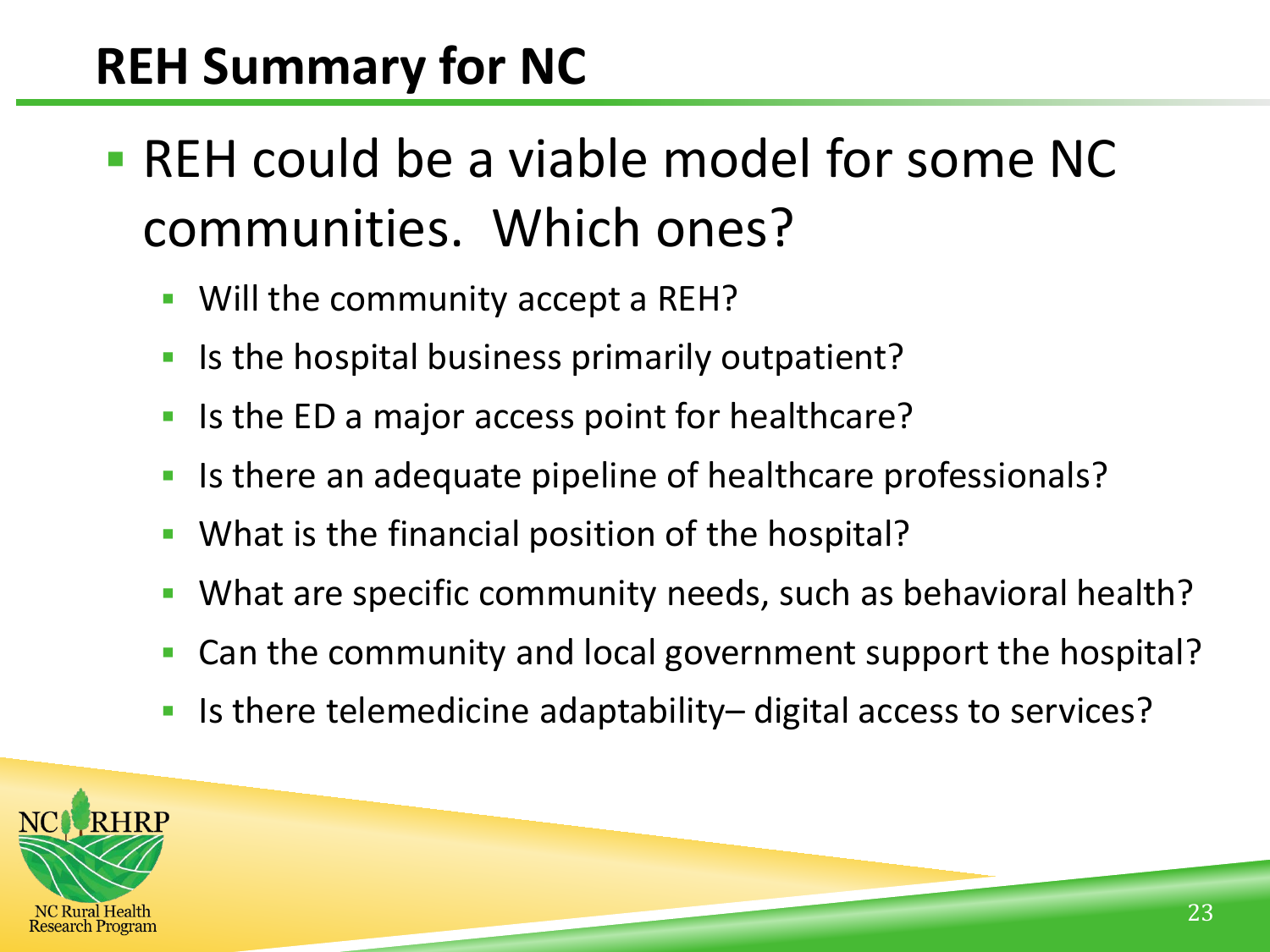### **Possible NC legislative actions re REHs**

**• REHs will require a statute recognizing and licensing** them as a health care facility. Kansas has already passed a law:

[\(http://www.kslegislature.org/li/b2021\\_22/measures](http://www.kslegislature.org/li/b2021_22/measures/documents/hb2261_00_0000.pdf) /documents/hb2261\_00\_0000.pdf)

- REH payment for Medicaid patients
- Capital for REH construction / facility renovation
- Technical assistance to hospitals / communities interested in conversion to REH

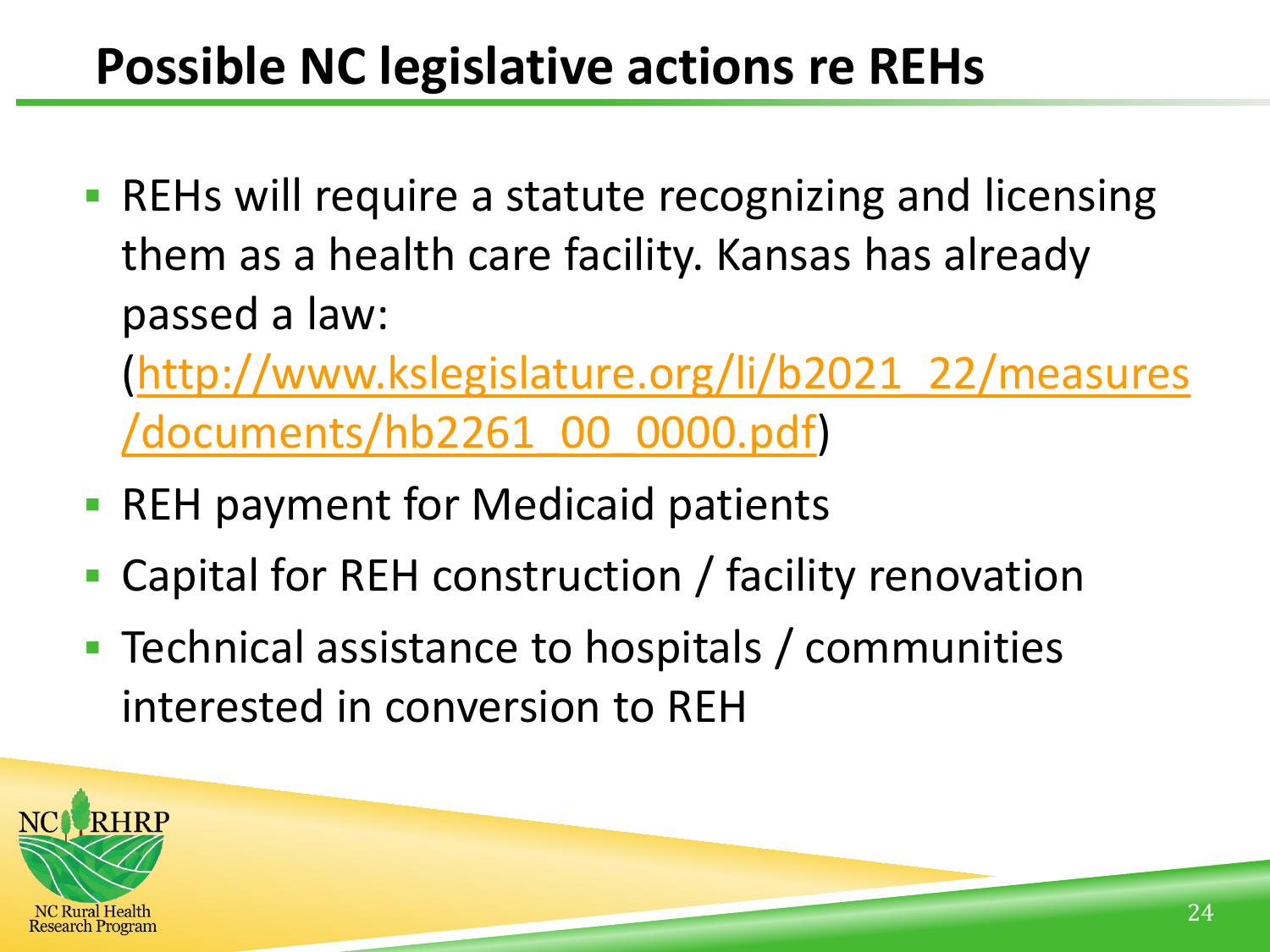### **North Carolina Rural Health Research Program**

#### **Location:**

Cecil G. Sheps Center for Health Services Research University of North Carolina at Chapel Hill Website: <http://www.shepscenter.unc.edu/programs-projects/rural-health/> Email: [ncrural@unc.edu](mailto:ncrural@unc.edu)

#### **Colleagues:**

Mark Holmes Kristin Reiter Ann Howard Julie Perry George Pink Susie Gurzenda Kristie Thompson

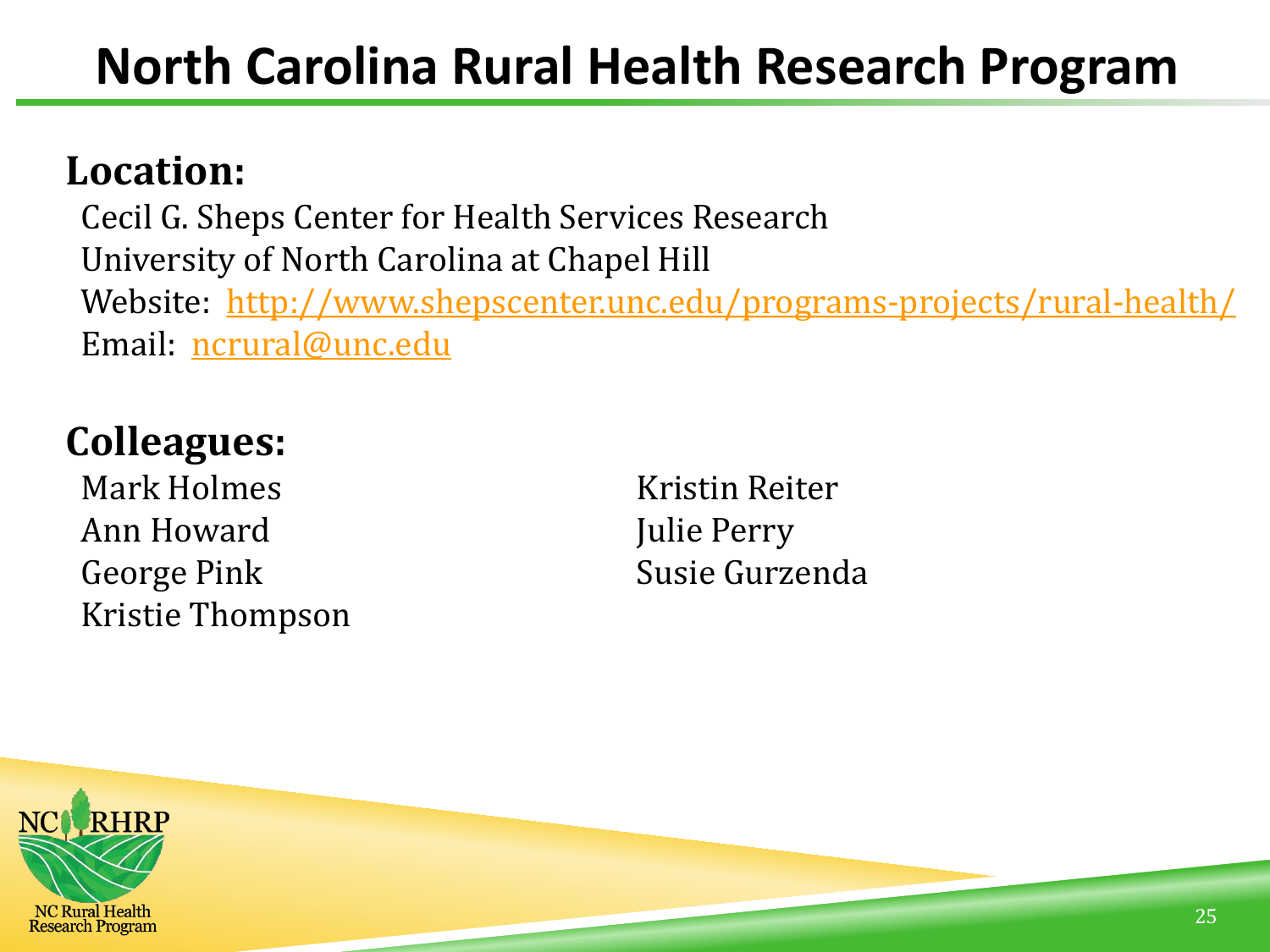#### **North Carolina Rural Health Research Program**

<http://www.shepscenter.unc.edu/programs-projects/rural-health/>

#### **Rural Health Research Gateway**

[www.ruralhealthresearch.org](http://www.ruralhealthresearch.org/)

#### **Rural Health Information Hub (RHIhub)**

<https://www.ruralhealthinfo.org/>

#### **National Rural Health Association**

[www.ruralhealthweb.org](http://www.ruralhealthweb.org/)

#### **National Organization of State Offices of Rural Health**

[www.nosorh.org](http://www.nosorh.org/)

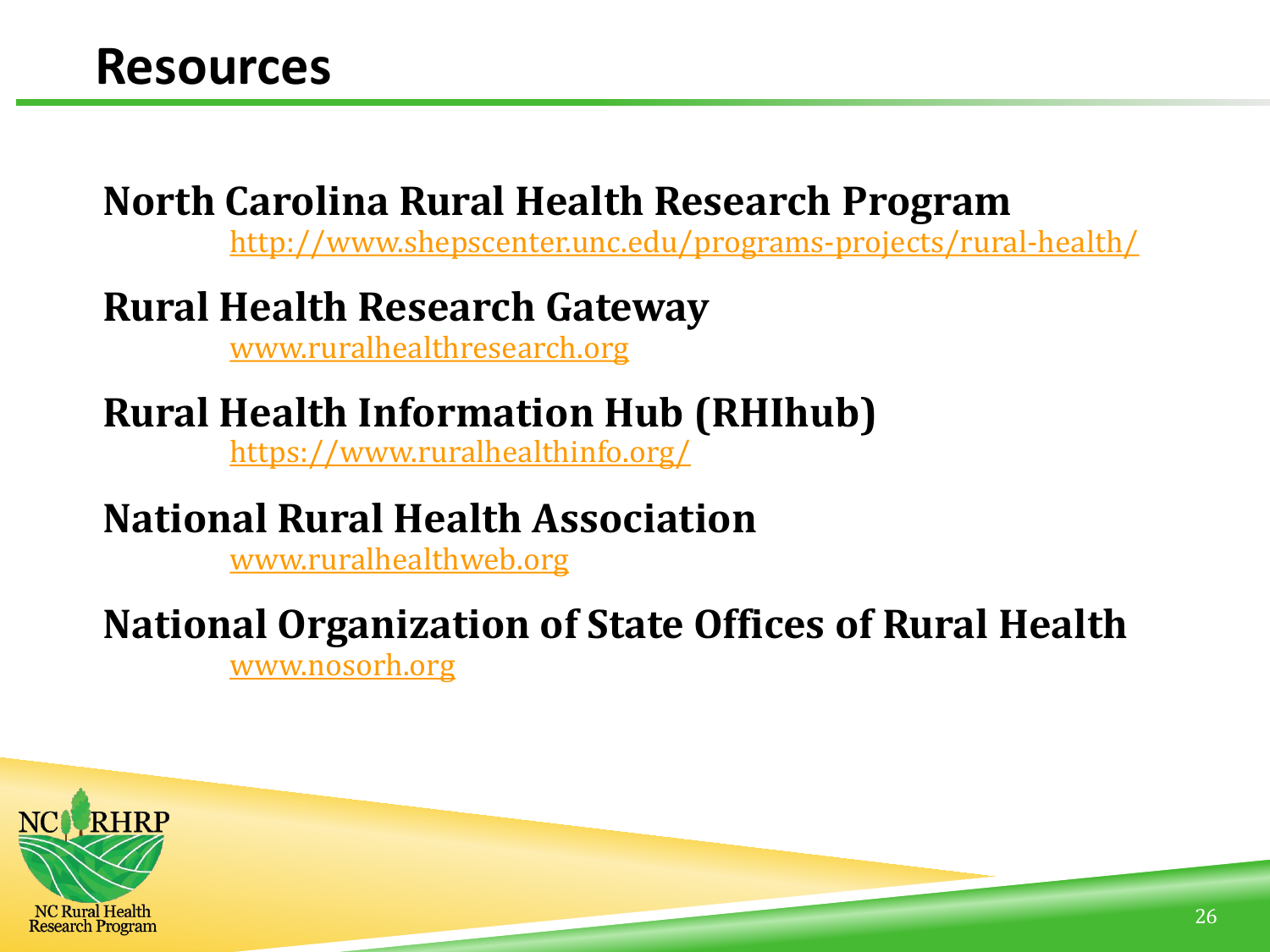#### Rural Health Research Gateway

#### **Rural Health Research Gateway**

The Rural Health Research Alert email provides periodic updates when new publications become available. Alerts are available by email and posted on our Facebook and Twitter accounts.

#### **Recent Updates**

- May 22, 2020 County-Level 14-Day COVID-19 Case Trajectories **New Research Product**
- May 18, 2020 Estimated Reduction in CAH Profitability from Loss of Cost-Based **Reimbursement for Swing Beds New Research Product**
- May 14, 2020 Rural-Urban Residence and Mortality Among Three Cohorts of U.S. Adults **New Research Product**
- May 13, 2020 Most Rural Hospitals Have Little Cash Going into COVID **New Research Product**
- May 12, 2020

Characteristics of Counties with the Highest Proportion of the Oldest Old **New Research Product** 

#### **ruralhealthresearch.org/alerts**



#### **Connect with us**



@ info@ruralhealthresearch.org



facebook.com/RHRGateway



twitter.com/rhrgateway